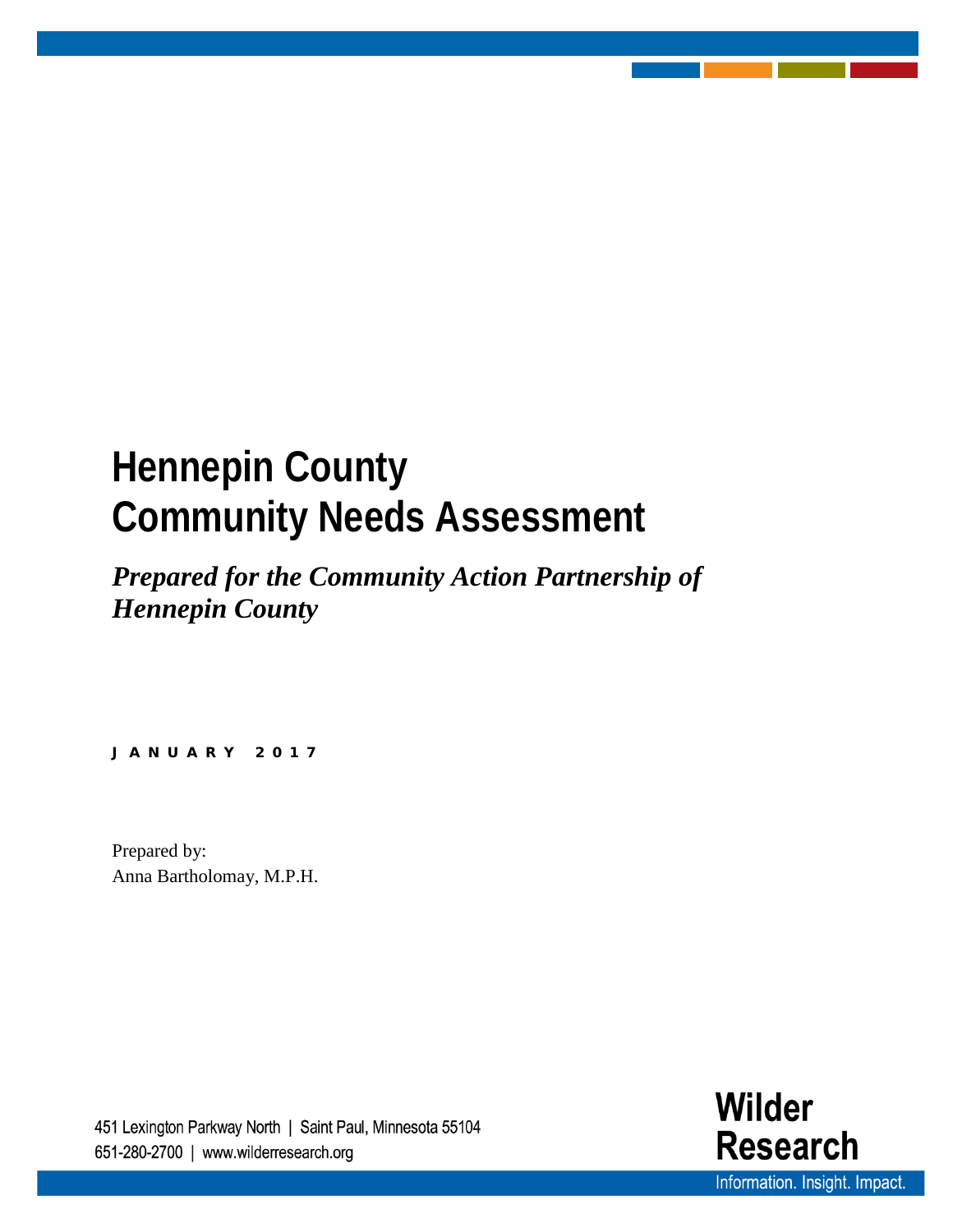## **Contents**

| Landscape of service providers in Hennepin County and partnerships with CAP-HC 20 |  |
|-----------------------------------------------------------------------------------|--|
|                                                                                   |  |
|                                                                                   |  |
|                                                                                   |  |
|                                                                                   |  |
|                                                                                   |  |
|                                                                                   |  |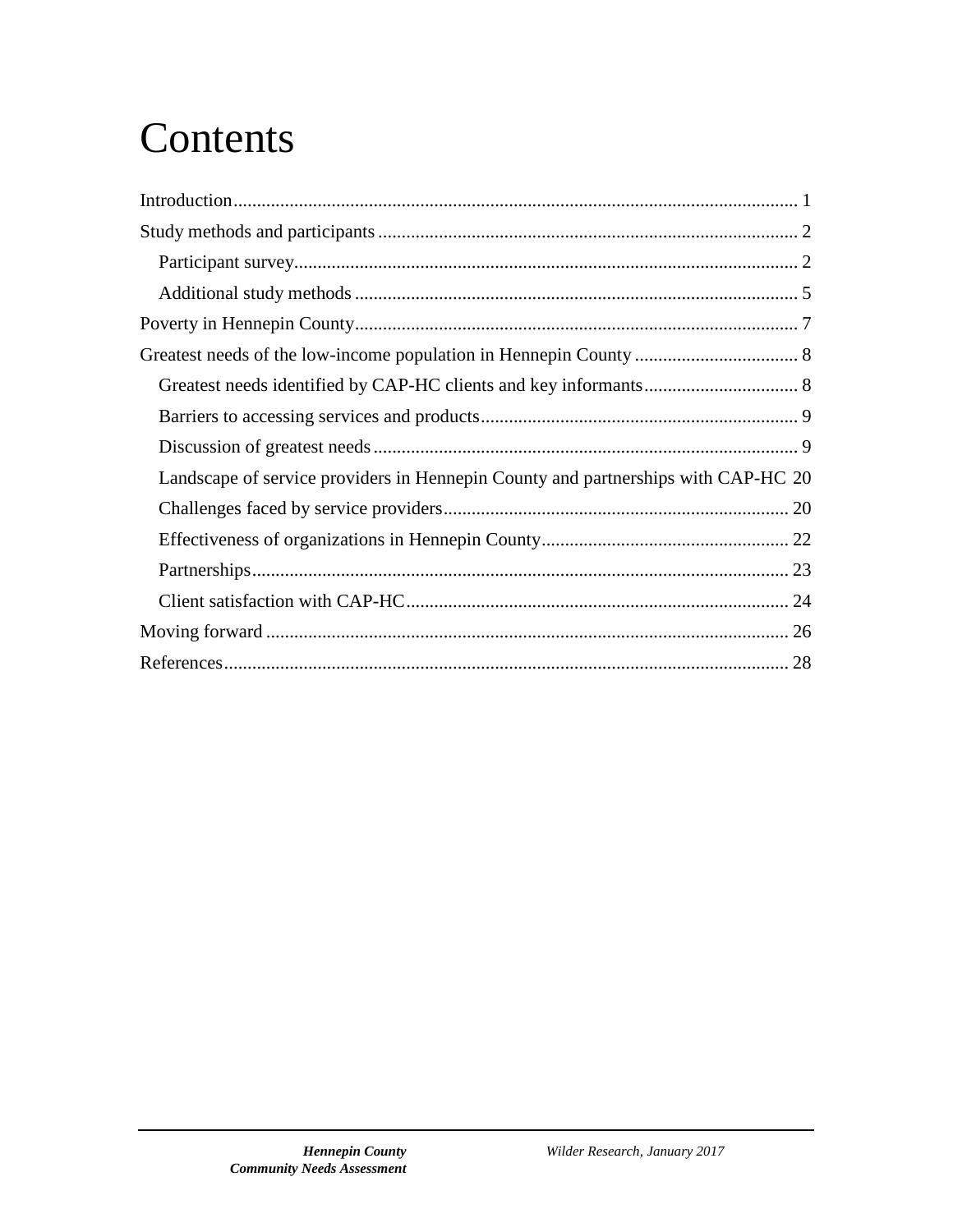# Figures

| 1.  |                                                                                      |
|-----|--------------------------------------------------------------------------------------|
| 2.  |                                                                                      |
| 3.  |                                                                                      |
| 4.  | What is the one thing that would help most to meet the needs of those living in your |
| 5.  | Which income category comes closest to your total household income before taxes      |
| 6.  | Percentage of respondents who said having enough money is a problem for their        |
| 7.  | Types of finance-related assistance respondents need and receive  11                 |
| 8.  | If you plan to move in the next few years, where do you intend to move? 13           |
| 9.  | If you plan to move in the next few years, why do you intend to move? 13             |
| 10. | Types of housing-related assistance respondents need and receive 14                  |
| 11. | Percentage of respondents who said transportation and affordable car insurance is a  |
| 12. | Types of transportation-related assistance respondents need and receive  15          |
| 13. | Percentage of respondents who said access to a dentist, health care, and mental      |
| 14. | Percentage of respondents who said access to healthy food is a problem for their     |
| 15. |                                                                                      |
| 16. |                                                                                      |
|     |                                                                                      |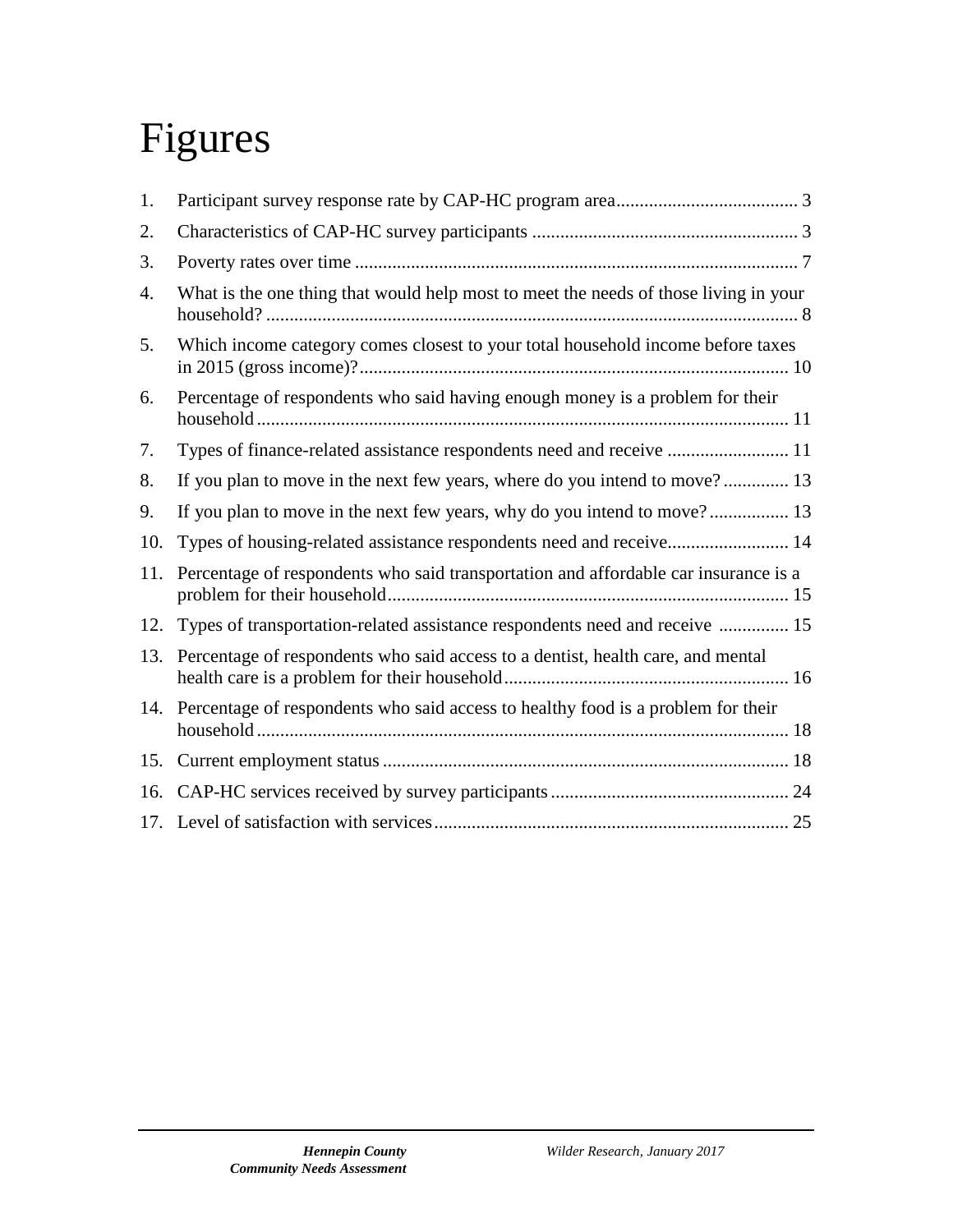## Acknowledgments

Wilder Research would like to thank Community Action Partnership of Hennepin County's Community Developer, Christine Hart for her assistance and support throughout every phase of this project. Several others from CAP-HC also provided critical guidance and feedback throughout the project:

Scott Zemke, Executive Director Suzanne Shatila, Director of Program Operations Kim Mongoven, Director of Planning & Development Feleshia Edwards, Director of Energy Programs Maria Sanchez, Data Analyst Alona Lee, Marketing & Communications Strategist Gretchen Semler, Systems Administrator Jennifer Garrison, Contract Compliance Specialist Carol Watson, Events & Volunteer Coordinator

We would also like to thank the 30 representatives of local nonprofits who took time to participate in key informant interviews as a part of this study. We are very grateful to the 490 Community Action participants and 120 other community members who completed a survey as a part of this Community Needs Assessment. Without them, this report would not be possible.

The following Wilder Research staff members also contributed to the completion of this project:

| Mark Anton           | Rachel Fields |
|----------------------|---------------|
| Barry Bloomgren, Jr. | Hollis Henry  |
| Jennifer Bohlke      | Sera Kinoglu  |
| Walker Bosch         | Ryan McArdle  |
| Marilyn Conrad       | Dan Mueller   |
| Nina Eagin           | Dan Swanson   |
| Amanda Eggers        | Kerry Walsh   |
|                      |               |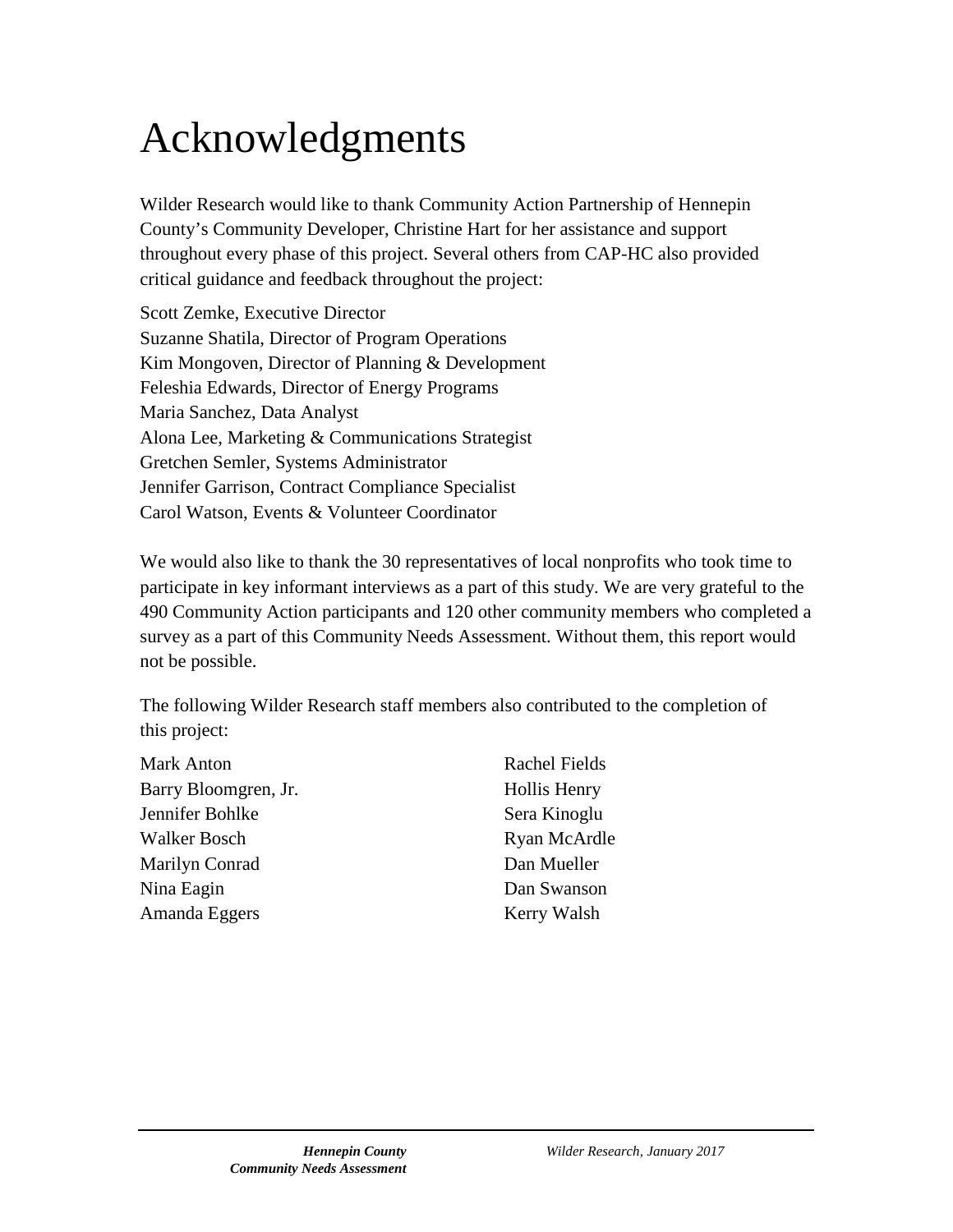## <span id="page-4-0"></span>Introduction

Community Action Partnership of Hennepin County (CAP-CH) is a community action agency working in all of Hennepin County to improve the lives of low-income people. CAP-HC works to establish services, programs, and partnerships to address poverty and increase family and economic stability in the community. CAP-HC's mission is "to improve the quality of life in Hennepin County by creating and supporting links between individuals and communities through services, education, and collaboration."

Previously, CAP-HC focused its service in suburban Hennepin County and was known as Community Action Partnership of Suburban Hennepin County (CAPSH). In 2016, CAPSH received designation from Governor Dayton recognizing CAPSH as the community action agency for the city of Minneapolis. To ensure it is prepared to serve this new area, CAPSH, now named CAP-HC, is participating in a community needs assessment to identify community needs across all of Hennepin County including Minneapolis.

CAP-HC currently offers service programs in five primary areas:

- **Housing literacy,** which includes the Homebuyer Education, Homeowner Services, and Tenant Training programs.
- **Energy assistance,** which helps families pay for their electric and heating bills.
- **Financial,** which includes the Financial Literacy and Family Assets for Independence in Minnesota (FAIM) programs.
- **Homeless prevention,** which includes the Foreclosure Prevention, Home Maintenance and Rehabilitation, Homeless Services, Reverse Mortgage, and Supportive Services for Veteran Families programs.
- **Family supports,** which includes the Food Support/Supplemental Nutrition Assistance Program (SNAP), Legal Service Clinics, MNsure Application Assistance, and Tax Assistance programs.

In 2016, CAP-HC contracted with Wilder Research to conduct a community needs assessment. In addition to fulfilling funding requirements, the assessment results will also inform CAP-HC's strategic planning and provide critical information to inform CAP-HC's expansion of services to residents of Minneapolis. This summary report provides the key findings from the assessment.

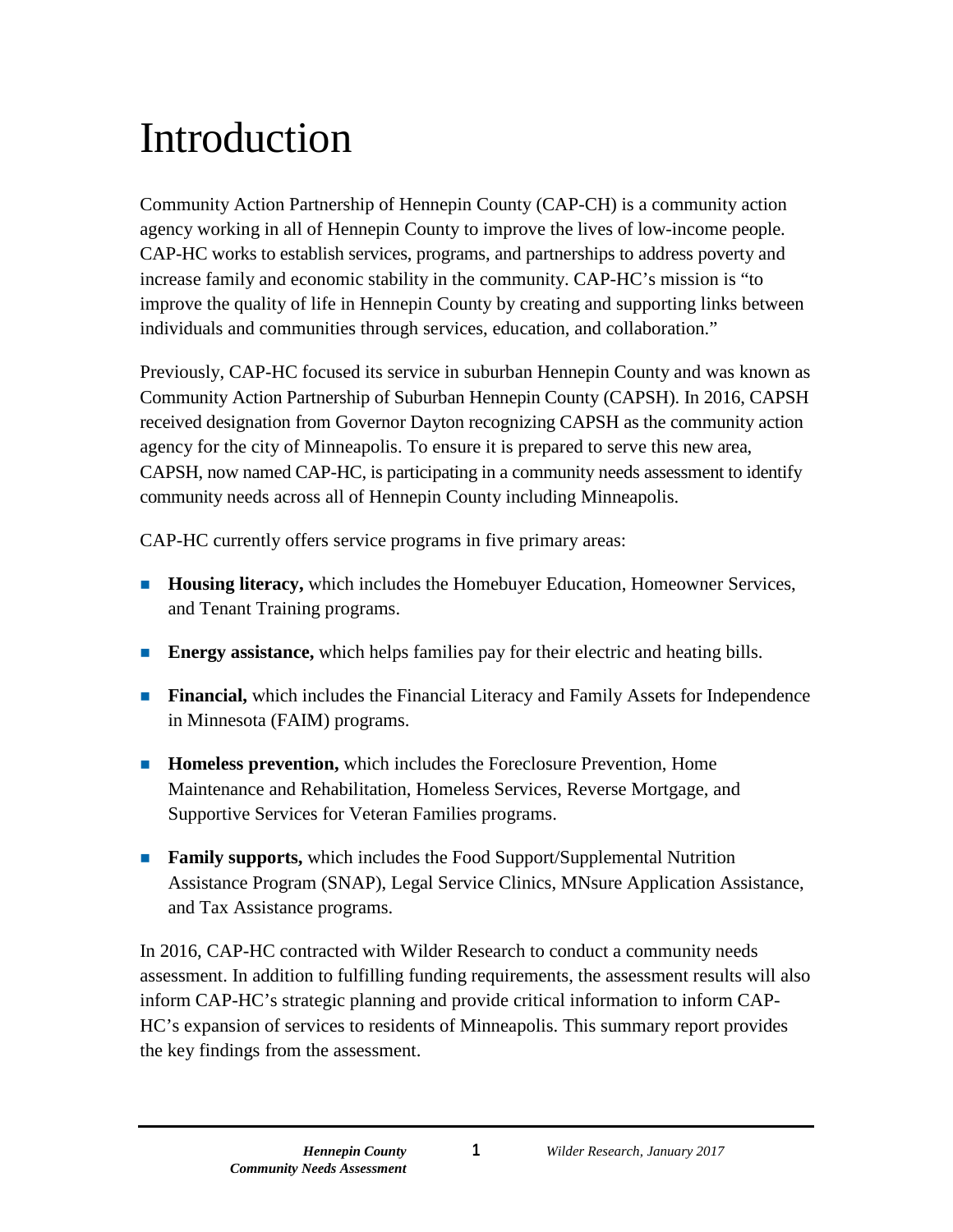## <span id="page-5-0"></span>Study methods and participants

## <span id="page-5-1"></span>**Participant survey**

To engage the target population directly, Wilder Research conducted a survey of current CAP-HC program participants. The survey asked 18 questions about the primary needs of members of the participants' households. Additionally, the survey asked about participants' current use of or need for social services, use of and satisfaction with CAP-HC's services, problems related to meeting their own and their family's basic needs, and demographic characteristics. The survey was primarily conducted via mail, but an online version of the survey was also made available. The online version of the survey could be completed in English, Spanish, or Somali.

**A total of 490 CAP-HC participants completed the representative mailed survey, for a 28 percent response rate.** To ensure a good response rate, a reminder postcard was sent approximately one week after the initial survey mailing and was followed by a final mailed paper survey another week later. As an incentive to complete the survey, respondents were offered the opportunity to enter a drawing for one of five \$100 Visa gift cards at survey completion. The largest number of respondents were participants of the Family Supports, Energy Assistance, and Homeless Prevention service areas, however, the response rate was highest from participants in the area of financial services. CAP-HC client survey data were weighted by program type to be representative of CAP-HC clients' overall program participation patterns. This was done to ensure that the responses of survey respondents from large and small programs would be properly represented and not under- or over-represented. For clients who participated in multiple program types, preference was given to the program type with the least number of participants to try to ensure an adequate number of completes for each program type.

Although primarily a survey of a representative sample of CAP-HC participants, a separate opt-in version of the web survey, which allowed anyone to respond, was also made available to other low-income residents of Hennepin County who may or may not have been CAP-HC participants. CAP-HC wanted to allow the opportunity for residents of Hennepin County that are not currently being served by CAP-HC to share their greatest needs. One hundred twenty individuals completed the opt-in survey (Figure 1).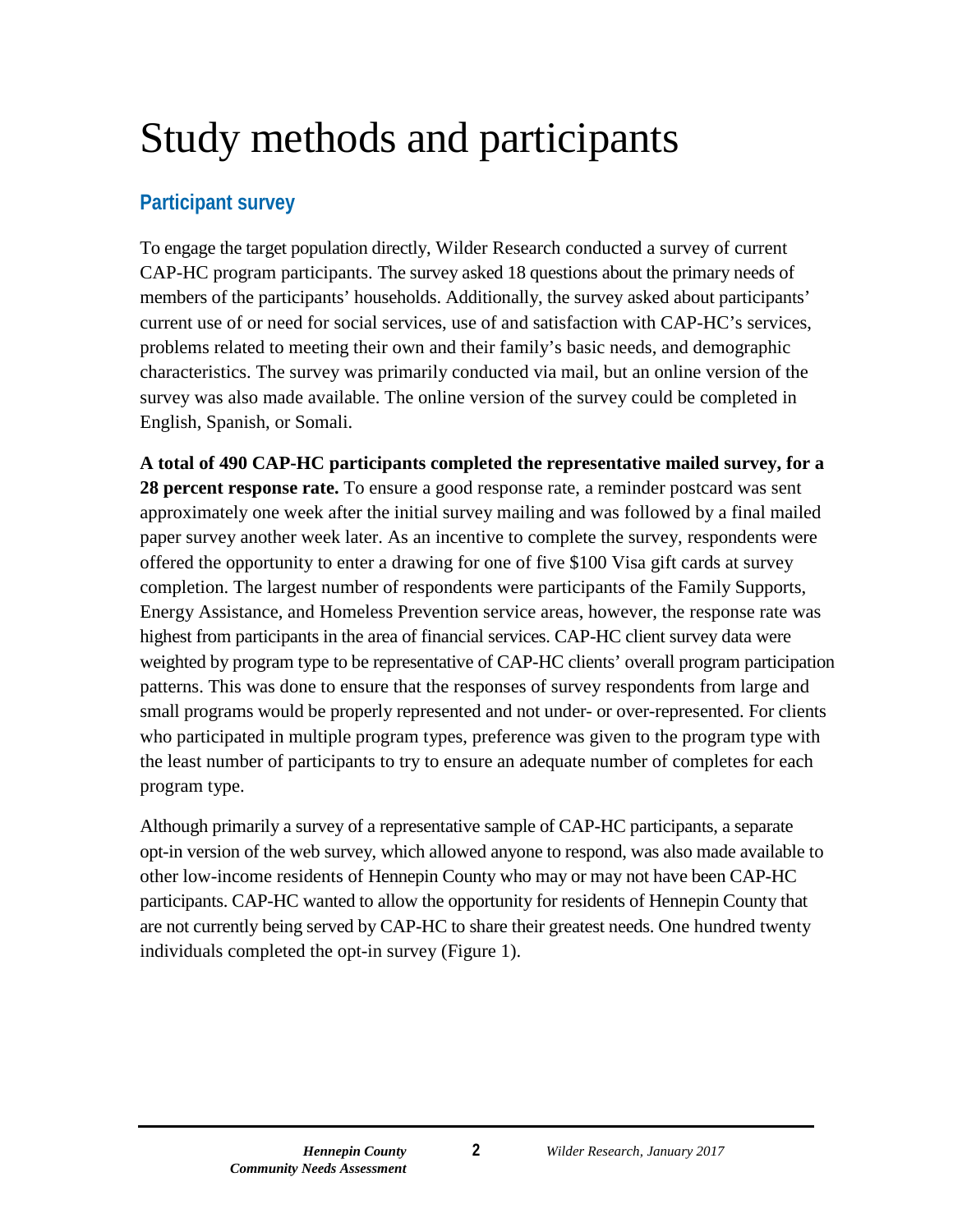#### **Program area Total # of CAP-HC participantsa Number**  sampled<sup>b</sup> **Final eligible**  sample<sup>c</sup> **Number who completed the survey Response rated** Housing Literacy 606 429 366 75 20% Energy Assistance 15,915 500 471 126 27% Financial 143 121 106 37 35% Homeless Prevention 665 450 375 104 28% Family Supports 1,856 500 464 148 32% Total 18,710<sup>e</sup> 2,000 1,781 490 28% Opt-in survey respondents -- - - - - - 120 --

#### <span id="page-6-0"></span>**1. Participant survey response rate by CAP-HC program area**

a While participants can be involved with multiple programs within CAP-HC, this list counted participants in one program area only for sampling purposes; the smallest CAP-HC programs were prioritized such that participants who are involved with multiple programs were counted in the smallest program they participated in.

<sup>b</sup> The sample of clients was randomly selected from a list of all CAP-HC clients by program area.

<sup>c</sup> The final eligible sample does not include CAP-HC participants with addresses that were undeliverable.

 $d$  The response rate is calculated as 100  $*$  (# who completed the survey/final eligible sample).

eThe unduplicated total number of CAP-HC participants (18,710) is not equal to the sum of CAP-HC participants in each of the program areas because a participant can be receiving services in more than one program area.

The majority of survey participants were white and one-third were people of color (Figure 2). Over three-quarters of participants were female, and three-quarters were over 55 years of age. The vast majority reported that they speak English at home. Over half of participants lived in a household without children. Poverty status of participants ranged greatly and about two-thirds were from suburban Hennepin County.

#### <span id="page-6-1"></span>**2. Characteristics of CAP-HC survey participants**

| <b>Characteristics</b>             | N   | %    |
|------------------------------------|-----|------|
| All Community Action participants* | 490 | 100% |
| Housing Literacy                   | 77  | 16%  |
| <b>Energy Assistance</b>           | 186 | 38%  |
| Financial                          | 37  | 8%   |
| <b>Homeless Prevention</b>         | 109 | 22%  |
| <b>Family Supports</b>             | 156 | 32%  |
| Opt-in survey respondents          | 120 |      |

*\*Participants could be in multiple programs, and were counted here for each program they are involved with, so the total of participants in each program area is higher than the total number of participants surveyed.*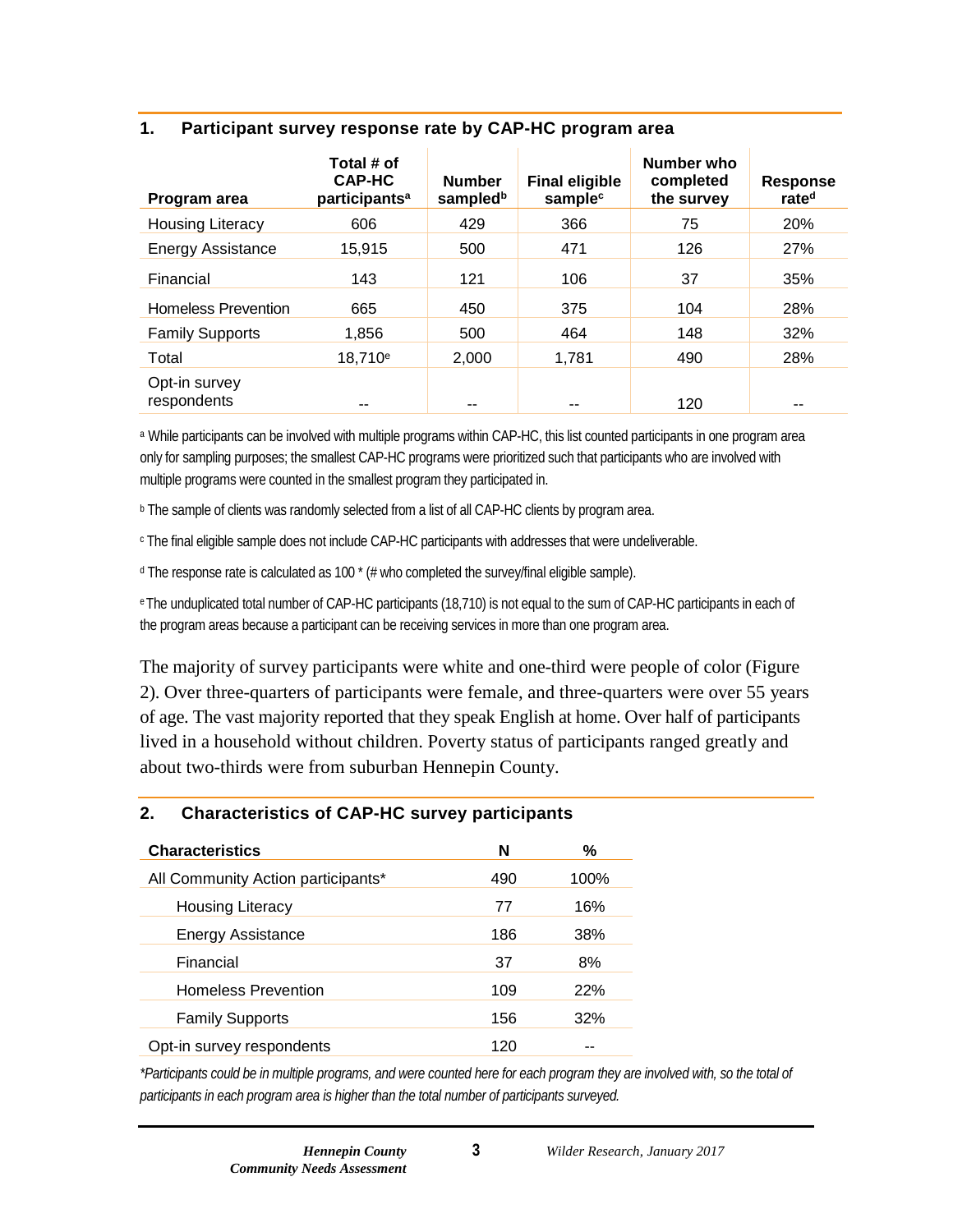| <b>Characteristics</b>                                                            | N   | %       |
|-----------------------------------------------------------------------------------|-----|---------|
| Race/Ethnicity                                                                    | 565 | 100%    |
| All people of color                                                               | 213 | 38%     |
| African American or Black,<br>including Somali, Oromo and other<br>African native | 137 | 24%     |
| American Indian or Native<br>American                                             | 15  | 3%      |
| Asian or Asian American                                                           | 16  | 3%      |
| Latino or Hispanic                                                                | 24  | 4%      |
| Multi-Racial                                                                      | 21  | 4%      |
| White                                                                             | 347 | 61%     |
| Other                                                                             | 5   | $< 1\%$ |
| Age                                                                               | 556 | 100%    |
| 18-24                                                                             | 10  | 2%      |
| 25-34                                                                             | 80  | 14%     |
| 35-44                                                                             | 80  | 14%     |
| 45-54                                                                             | 96  | 17%     |
| 55-64                                                                             | 128 | 23%     |
| 65 and older                                                                      | 162 | 29%     |
| Gender                                                                            | 566 | 100%    |
| Female                                                                            | 428 | 76%     |
| Male                                                                              | 137 | 24%     |
| Something else                                                                    | 1   | $< 1\%$ |
| Home language                                                                     | 562 | 100%    |
| English                                                                           | 521 | 93%     |
| All other languages                                                               | 41  | 7%      |
| Household type                                                                    | 555 | 100%    |
| No children                                                                       | 369 | 66%     |
| One adult with 1+ children                                                        | 68  | 12%     |
| Two or more adults with 1+ children                                               | 118 | 21%     |

### **2. Characteristics of CAP-HC survey participants (continued)**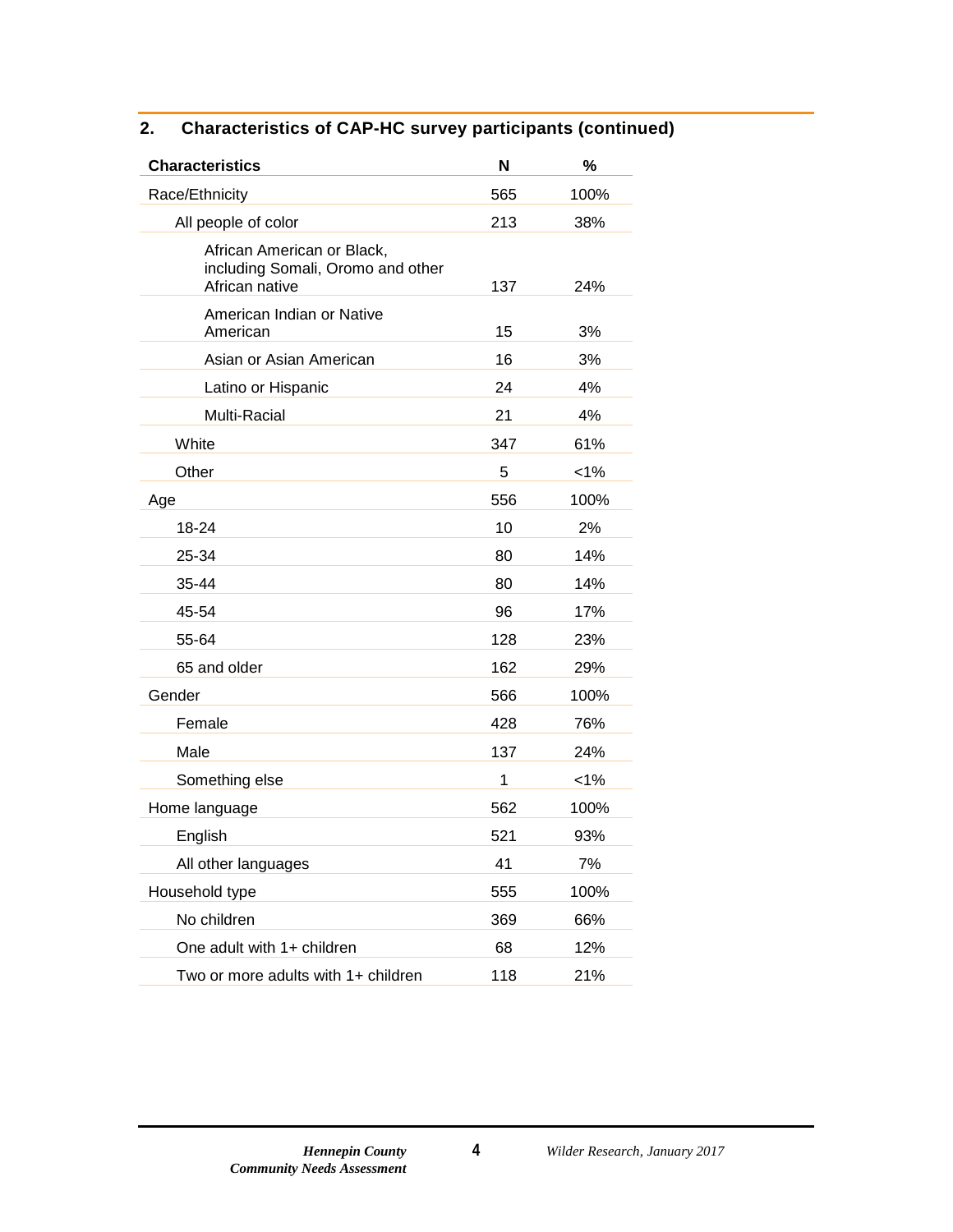| 2. | <b>Characteristics of CAP-HC survey participants (continued)</b> |  |  |
|----|------------------------------------------------------------------|--|--|
|    |                                                                  |  |  |

| <b>Characteristics</b>                       | N   | %    |
|----------------------------------------------|-----|------|
| Poverty status <sup>a</sup>                  | 523 | 100% |
| Less than 100% of federal poverty line       | 154 | 29%  |
| 100% to 200% of federal poverty line         | 208 | 40%  |
| Above 200% of federal poverty line           | 161 | 31%  |
| Geographic area                              | 534 | 100% |
| <b>Hennepin County</b>                       | 496 | 93%  |
| City of Minneapolis                          | 132 | 25%  |
| Suburban Hennepin County                     | 364 | 68%  |
| Other MN location not in Hennepin<br>Countyb | 38  | 7%   |

*<sup>a</sup> Poverty levels have been approximated based on number of household occupants and the following income categories: less than \$10,000; \$10,000 to under \$15,000; \$15,000 to under \$20,000; \$20,000 to under \$25,000; \$25,000 to under \$30,000; \$30,000 to under \$40,000; \$40,000 to under \$50,000; \$50,000 to under \$75,000; \$75,000 or more.*

*b Some respondents live outside of Hennepin County because all are welcome to attend various workshops and clinics offered by CAP-HC.*

## <span id="page-8-0"></span>**Additional study methods**

In addition to the participant survey, three other strategies were used to collect data regarding the primary needs of low-income residents in Hennepin. The first was a demographic overview of the area. Available data from the American Community Survey (ACS) and other sources were compiled to document the characteristics of, and areas of need for, the population of interest. These data included poverty rates, unemployment rates, housing status, educational attainment, and other similar publicly available data.

Second, Wilder Research completed a field scan of organizations that provide services to low-income people living in Hennepin County. From a comprehensive list of 489 entities throughout Hennepin County identified by the scan, a sample of 49 community organizations was chosen by CAP-HC to invite for an interview. CAP-HC chose to interview organizations that they currently have partnerships with and organizations they are interested in collaborating with in the future. Wilder Research conducted key informant interviews with representatives from 30 of these organizations. These interviews reveal the perceived top needs of people who are low income, barriers to accessing services, how services might be changed to better serve the low-income population, and opportunities for potential partnerships.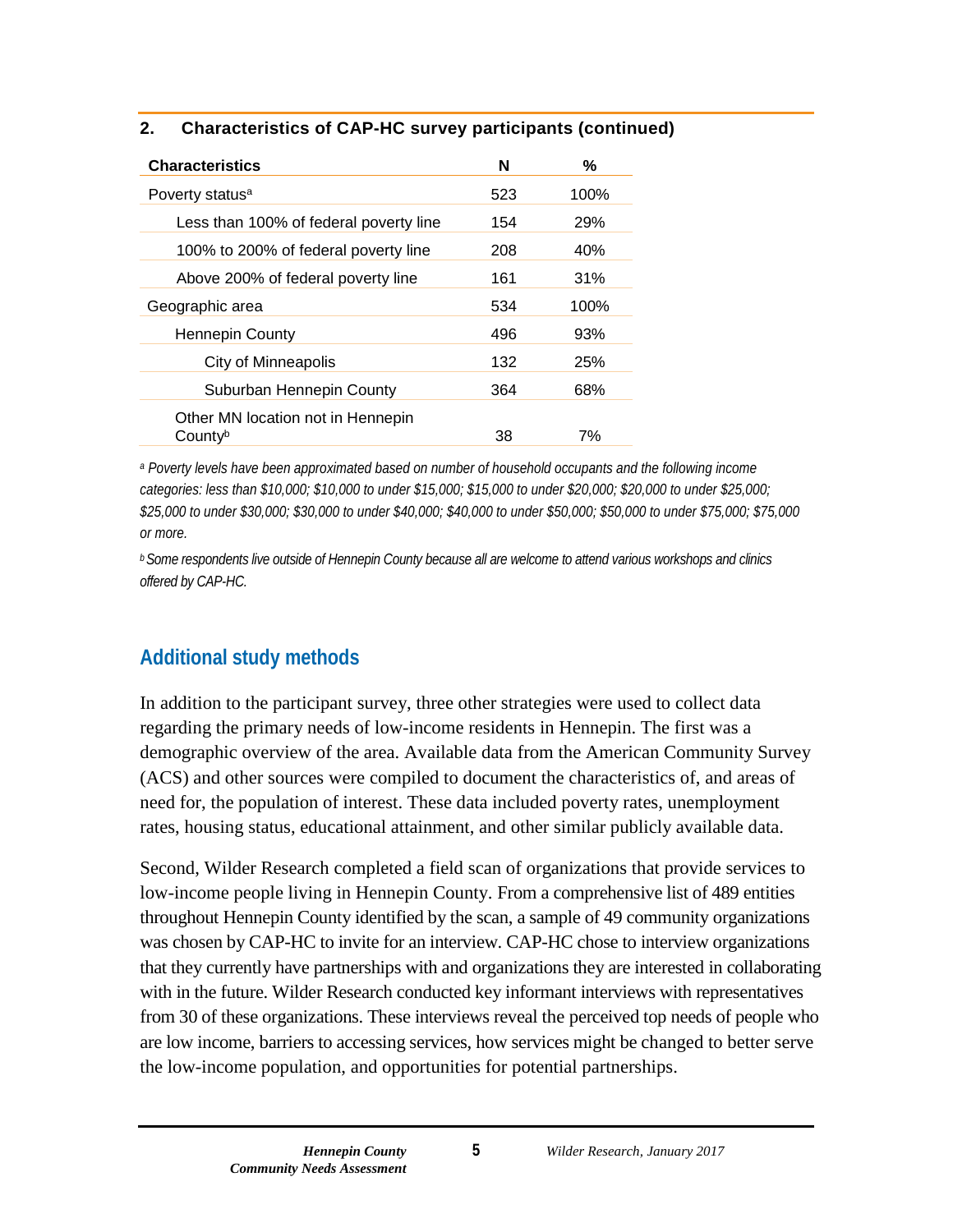Lastly, Wilder Research conducted a search and review to identify existing data and research findings relevant to needs of and gaps in services for low-income populations in Hennepin County. When triangulated with the survey data and information collected via the demographic overview and key informant interviews, findings from this review provide enhanced context and nuance regarding the greatest needs among low-income people in Hennepin County.

Key findings from all of these data collection approaches are integrated throughout this summary report. Additional detailed findings from each study method can be found in the Community Needs Assessment Data Book at [www.caphennepin.org.](http://www.caphennepin.org/)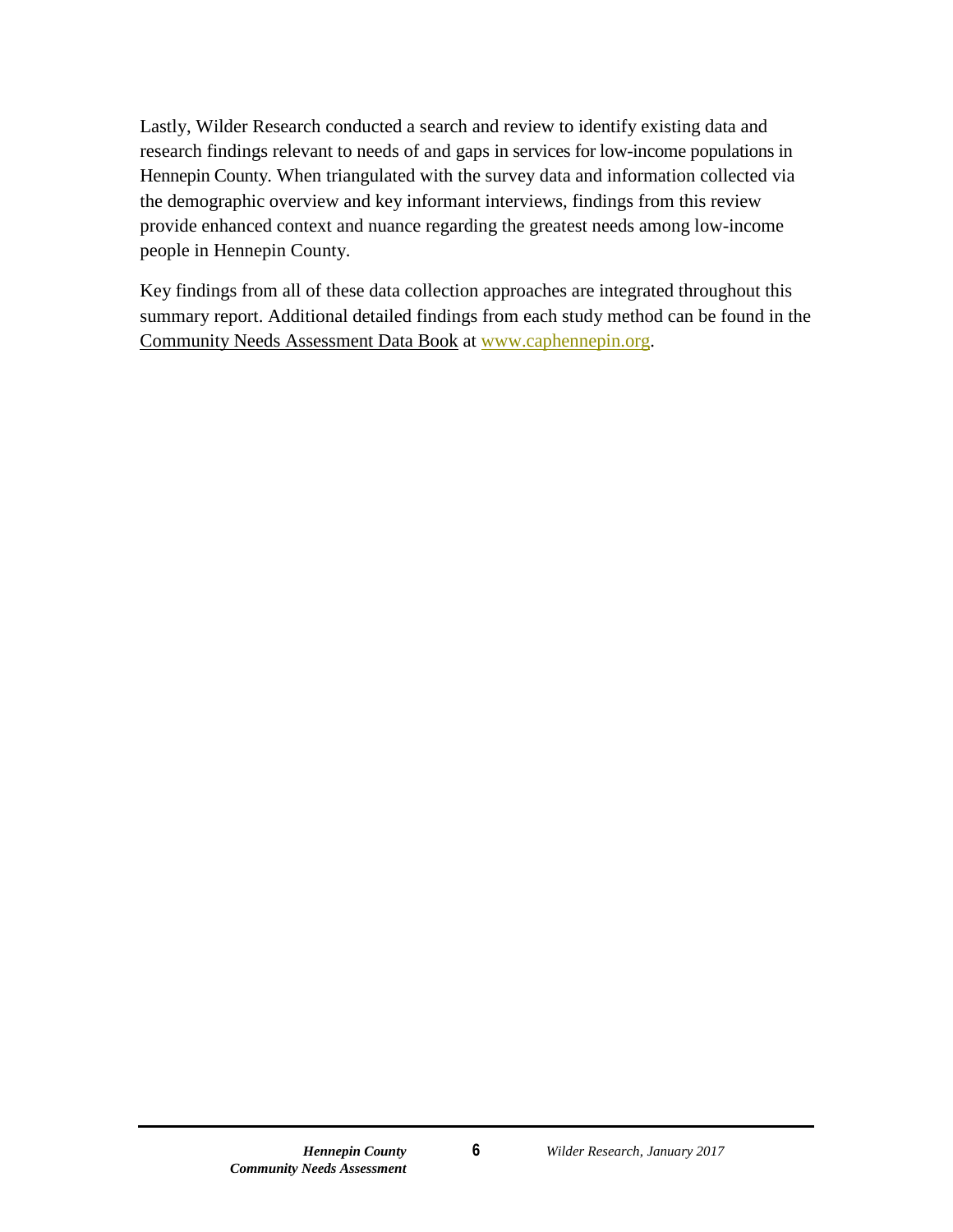## <span id="page-10-0"></span>Poverty in Hennepin County

Overall, 13 percent of Hennepin County residents were living in poverty in 2014 – i.e., at or below 100% of the federal poverty level (FPL). The percentage was higher in Minneapolis (23%) than in suburban Hennepin County (8%). The percentage of residents in poverty in Hennepin County, and in both sub-geographies, increased between 2000 and 2014 (Figure 3).

<span id="page-10-1"></span>

Source: U.S. Census Bureau, 2014

Poverty rates differed widely by race/ethnicity, household type, and educational attainment. Within race/ethnicity groups, the highest poverty rates in Hennepin County are among black (37%) and American Indian (34%) residents. The rate of poverty among black residents in Hennepin County is five times that of non-Hispanic white residents (7%). Among household types, poverty rates are highest among single female-headed households with children (35%) (U.S. Census Bureau, 2014).

The poverty rate of Hennepin County residents falls drastically among populations with greater educational attainment. Thirty-two percent of those with less than a high school diploma are in poverty compared to 11 percent of those with some college or an associate degree and only 4 percent of those with a bachelor's degree or higher (U.S. Census Bureau, 2014).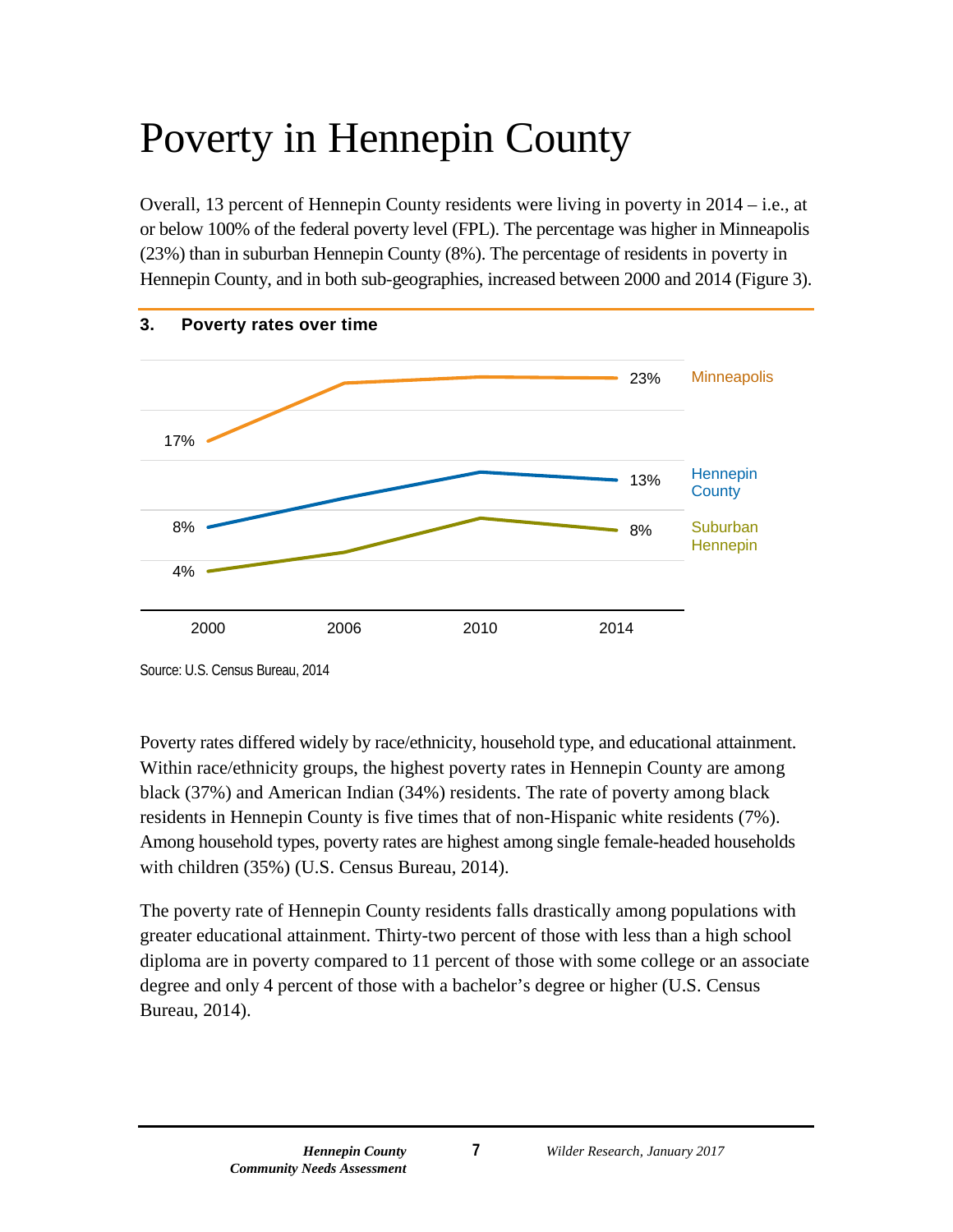## <span id="page-11-0"></span>Greatest needs of the low-income population in Hennepin County

## <span id="page-11-1"></span>**Greatest needs identified by CAP-HC clients and key informants**

Survey participants were asked what **one thing** would help the most to meet the needs of those living in their household. Determined by open-ended responses to this question that were then categorized, the greatest needs identified by survey respondents, in order of number of responses, include financial or economic assistance, housing, transportation, health care or medical assistance, food, and employment (Figure 4).

#### <span id="page-11-2"></span>**4. What is the one thing that would help most to meet the needs of those living in your household? (N=328)**



Representatives of organizations serving the low-income population in Hennepin County were asked to identify what they see as the top three needs among their clients. The greatest needs identified by those interviewed were similar to the needs identified by survey respondents, but were prioritized in a different order. Greatest

 *Affordable housing is just such a significant issue for the families that we serve. They are really having a difficult time when 40-60% of their income goes to housing."*

> – Representative of an organization serving suburban Hennepin County

needs identified by key informants, in order of mentions, include needs related to housing, specifically affordable and quality housing, employment, transportation, financial stability, and nutritious food.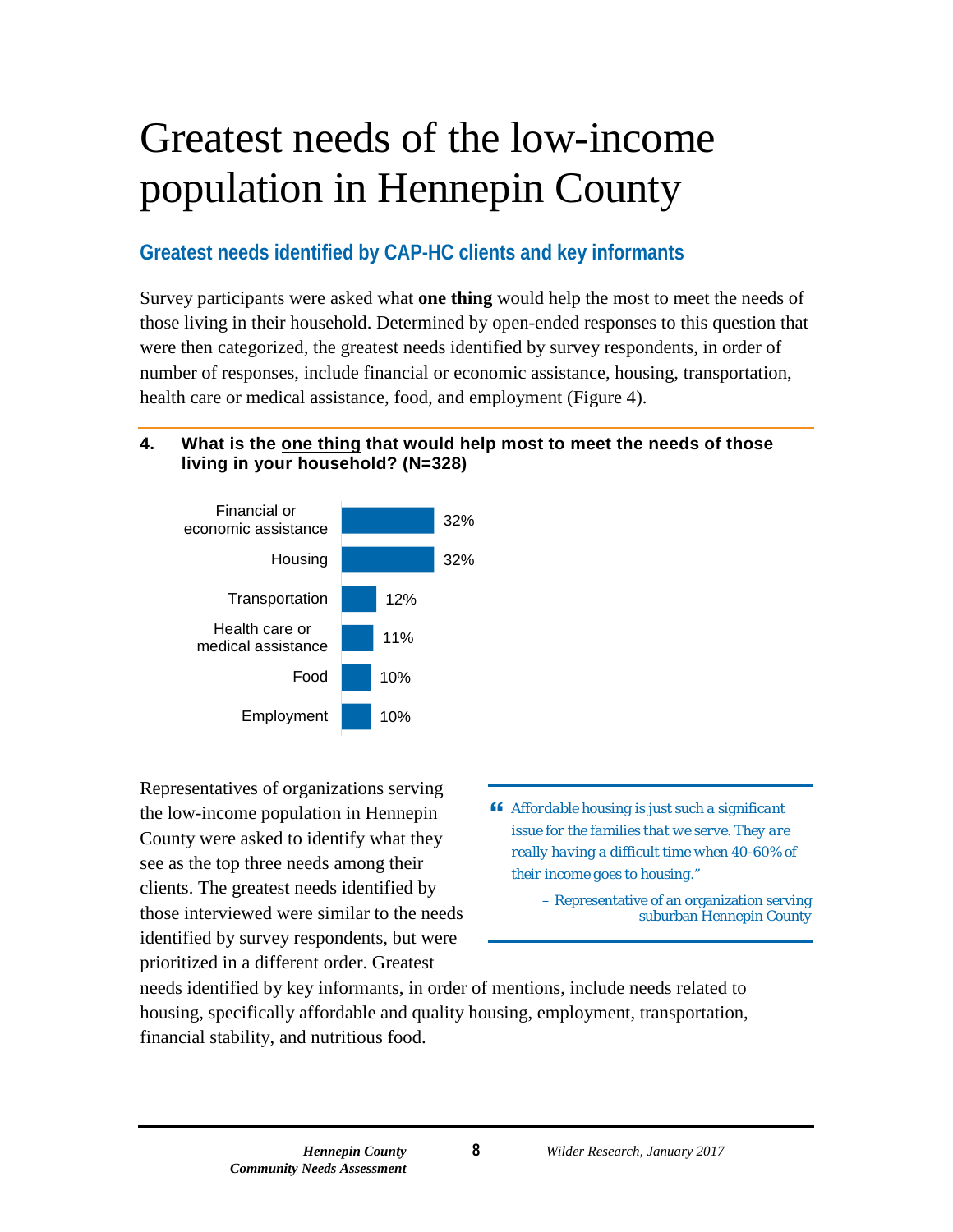## <span id="page-12-0"></span>**Barriers to accessing services and products**

Services and products to meet the greatest needs of low-income residents in Hennepin County may exist, however, many people face barriers to accessing them. Survey participants were asked how much of a problem access to certain services and products are for their household. Over two-thirds (70%) of respondents said that having enough money to meet basic needs is a problem for their household. Other service/product access issues include access to a dentist, affordable car insurance, safe and affordable housing, and healthy food.

The barriers mentioned most frequently by key informants include limited transportation and difficulty navigating a complex and segmented social service system that lacks coordination. Respondents noted that challenges navigating the social service system are often greater for immigrants and refugees who are new to the country and may fear deportation, as well as for people suffering from mental illness or trauma. For these reasons, as well as language and literacy challenges, key informants identified immigrants and refugees as a group that is underserved by existing programs and services. In addition to significant barriers and challenges in accessing services, key informants said many immigrant and refugees lack information about what services are available and which services they may be eligible to receive.

 *We set up a whole series of individualized specific programs so that if it's child care or housing or income or food stamps or whatever, you have to go through different hoops for all of these things. I don't think that's specific to Hennepin County, I think that's a national thing. But it's something that makes life miserable for people."*

> – Representative of an organization serving suburban Hennepin County

 *There are technical barriers like in Hennepin County, when you ask refugees, they [will tell you they] really have a tough time navigating the system."*

> – Representative of an organization serving all of Hennepin County

## <span id="page-12-1"></span>**Discussion of greatest needs**

The greatest needs are discussed in the order they were most frequently mentioned by survey respondents. Discussion of the greatest needs include survey data, findings from the key informant interviews, data from the demographic overview, and findings from relevant studies. For detailed results from each of these data collection methods, see the appendix in the Community Needs Assessment Data Book available at [www.caphennepin.org.](http://www.caphennepin.org/)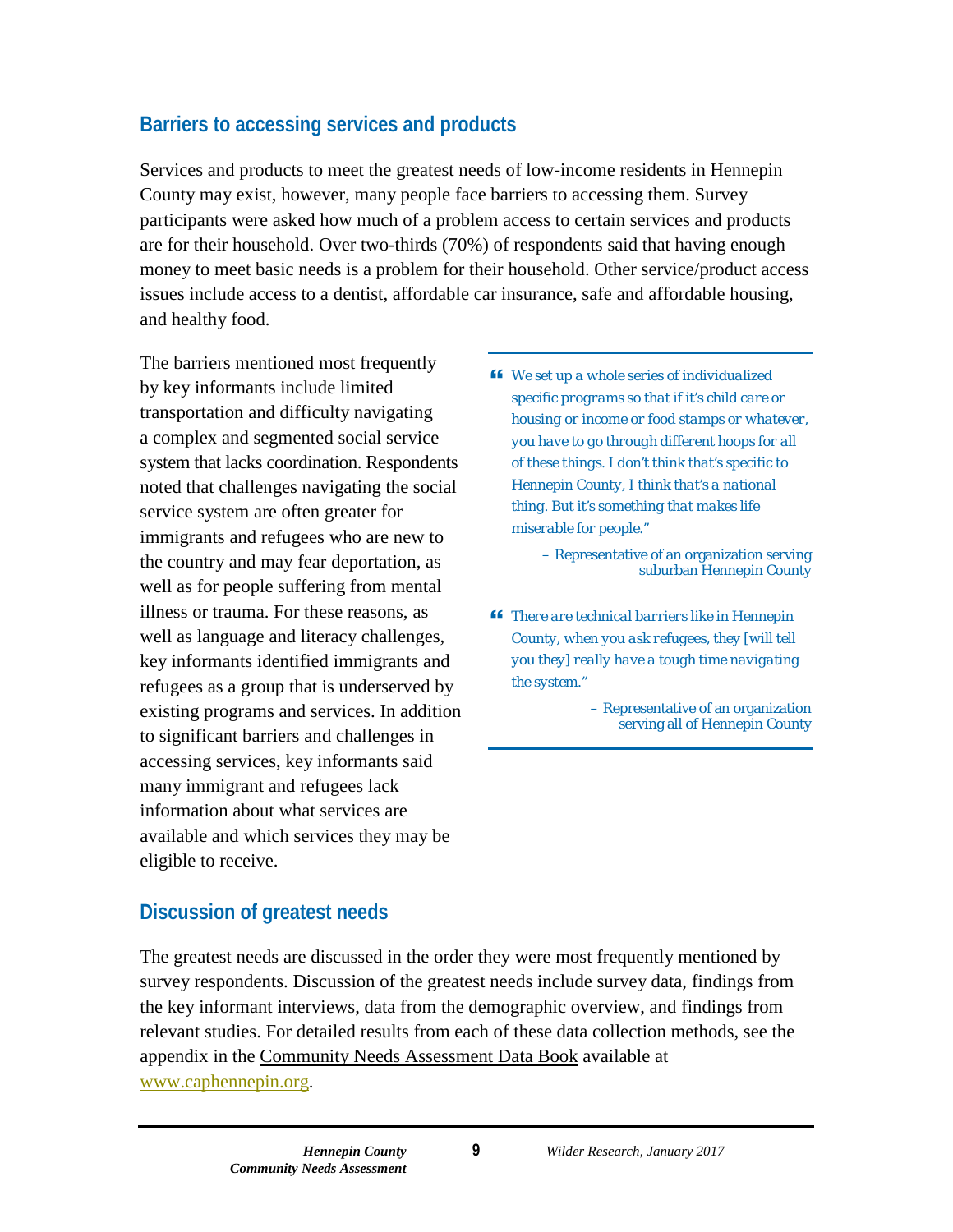### *Financial or economic assistance*

When asked what would help the most to meet the needs of their household, the largest proportion of survey respondents mentioned assistance related to financial or economic stability and housing. Themes related to financial stability were also consistent across the key informant interviews. Key informants talked about the need for asset building services, financial literacy training, and commented on a lack of investment in communities of color as a central reason for why certain communities experience more poverty than others. Some

*Quote from an organization that primarily serves Latino residents:* 

 *I would say education and one-on-one financial coaching [are the biggest needs of the low-income population]… A lot of people have questions about building assets here. I see this broader, not only in Latinos, but also in other low-income families… When they're getting paid every two weeks, how to manage their money and organizing their finances to make ends meet."*

> – Representative of an organization serving all of Hennepin County

respondents discussed the burden of debt that many people who are low-income face and their concurrent inability to build credit; others discussed lack of access to financial systems, fair banking, and credit building programs for low-income individuals.

In 2014, the median household income for all households in Hennepin County was \$64,433 compared to a median household income of \$16,468 for households receiving SNAP benefits. Over half (56%) of households in poverty in Minneapolis receive SNAP benefits and one-third (33%) in suburban Hennepin County receive SNAP benefits (U.S. Census Bureau, 2014).

Two-thirds of survey respondents reported an annual household income of less than \$20,000 (Figure 5). Of all respondents, 43 percent receive SNAP benefits, 36 percent receive medical assistance, and 34 percent receive income from wages or salaries.

#### <span id="page-13-0"></span>**5. Which income category comes closest to your total household income before taxes in 2015 (gross income)? (N=464)**



Note. Total percentages may not equal 100% due to rounding.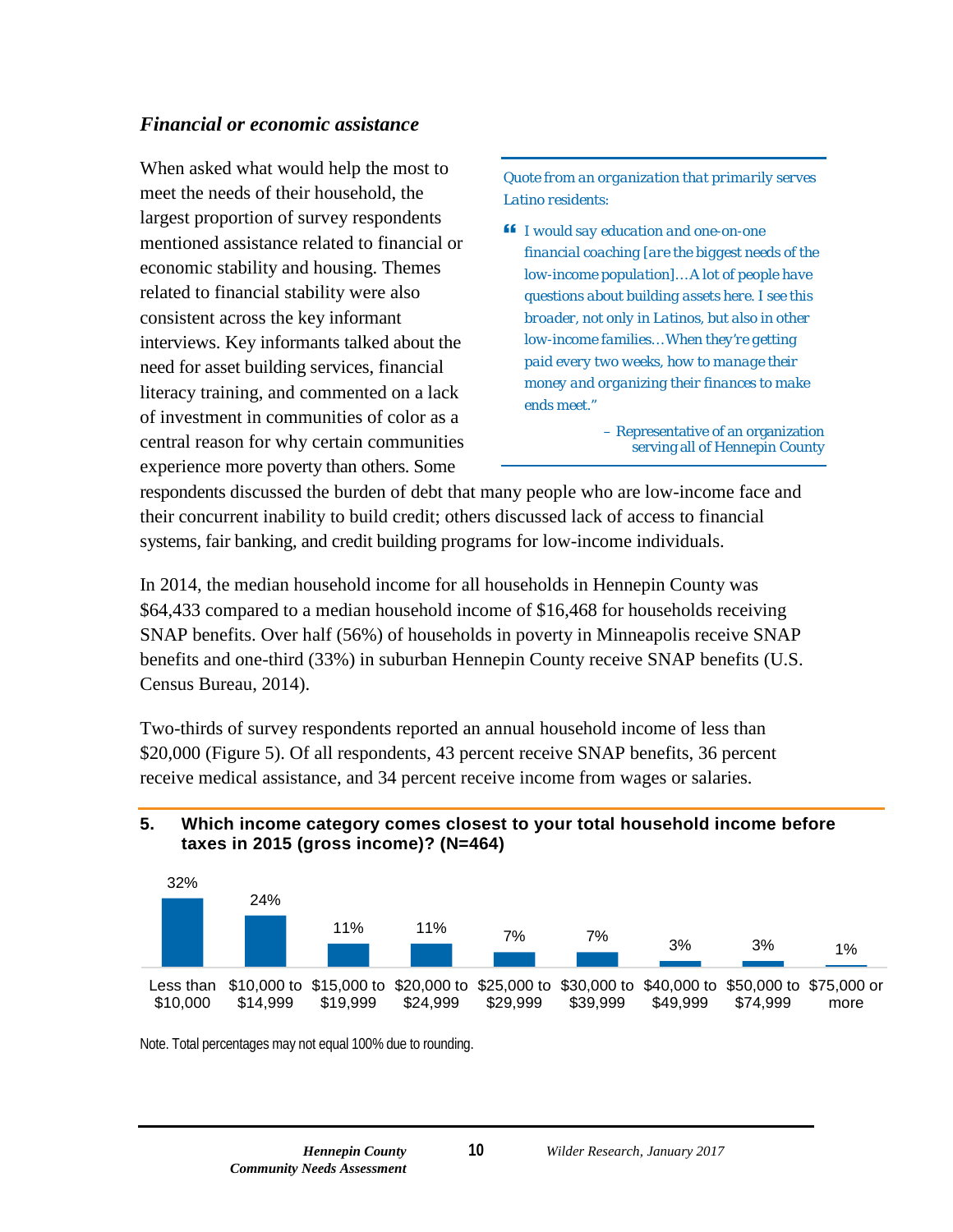Seventy percent of respondents said having enough money to meet basic needs is a problem for their household, including 41 percent who said it was a small problem and 29 percent who said it was a big problem (Figure 6).

### <span id="page-14-0"></span>**6. Percentage of respondents who said having enough money is a problem for their household**



Note. Total percentages may not equal 100% due to rounding.

Survey respondents were asked about what financial assistance services they currently receive, or need, but are not receiving. The greatest proportion of respondents (42%) reported that they are receiving help paying for their utilities; however, 29 percent reported that they need help paying for utilities, but are not receiving it. For several other types of financial services, 14-15 percent of respondents said they needed the services but were not currently receiving them (Figure 7).

### <span id="page-14-1"></span>**7. Types of finance-related assistance respondents need and receive**



People of color were consistently more likely than white respondents to report an unmet need for some financial services (help paying for utilities, 35% versus 19%; tax assistance, 25% versus 15%; help getting clothes to wear, 21% versus 8%). Additionally respondents living below 100 percent FPL were more likely than residents living above 200 percent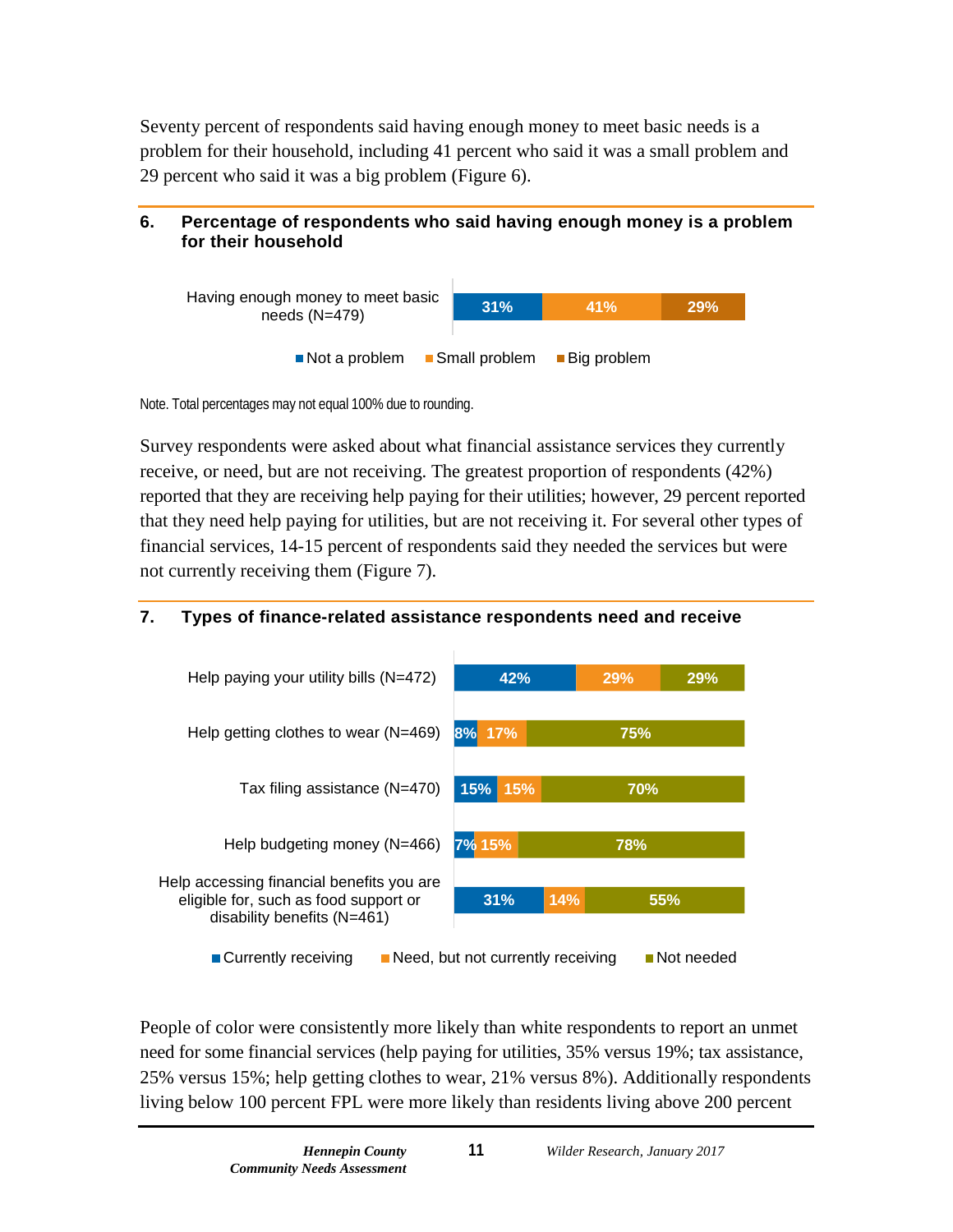FPL to report an unmet need for some financial services (help accessing financial benefits, 21% versus 9%; help paying utility bills, 30% versus 13%; help getting clothes to wear, 22% versus 4%).

#### *Housing*

Both survey respondents and key informants identified housing as a critical need among the low-income population in Hennepin County. In 2014, about one-third (32%) of all households in Hennepin County, not just those in poverty, were housing cost-burdened (i.e., paying 30 percent or more of their income for housing). The percentage of all households paying 30 percent or more of their income for housing was higher in Minneapolis (37%) than in suburban Hennepin County (29%). For households with an income of \$35,000 or less in Hennepin County overall, 79 percent were paying 30 percent or more of their income for housing (80% in Minneapolis and 78% in suburban

Hennepin County). HousingLink found that for homeowners with a mortgage in Hennepin County, 21 percent were costburdened and 12 percent were severely cost-burdened (pay more than 50% of their income for housing) and the same was true for 50 percent of renters. The percentage of cost-burdened households was much higher in areas of concentrated poverty (HousingLink, 2015). Of all rental housing units in Hennepin County, 3.5 percent were vacant in 2015. For affordable rental housing units vacancy rates were even lower (U.S. Census Bureau, 2015).

 *For most of our parents or families who are looking for housing who are low-income, they don't have Section 8 certificates and cannot find affordable low-income housing. Availability is one issue and affordability is another. Another thing we are seeing particularly with some of the immigrant families that we are working with who have more than four children is they are not finding 3 and 4-bedroom rental availability in the community. Housing is [a huge need in the community] and it's complex."*

> – Representative of an organization serving suburban Hennepin County

The high cost of housing often leads low-income individuals and families to be highly mobile. Overall, 32 percent of survey respondents said they plan to move in the next few years. Of those planning to move, 22 percent of respondents plan to move from Hennepin County to somewhere outside of Hennepin County, 15 percent plan to move from Minneapolis to suburban Hennepin County, and 11 percent plan to move from suburban Hennepin County to Minneapolis (Figure 8).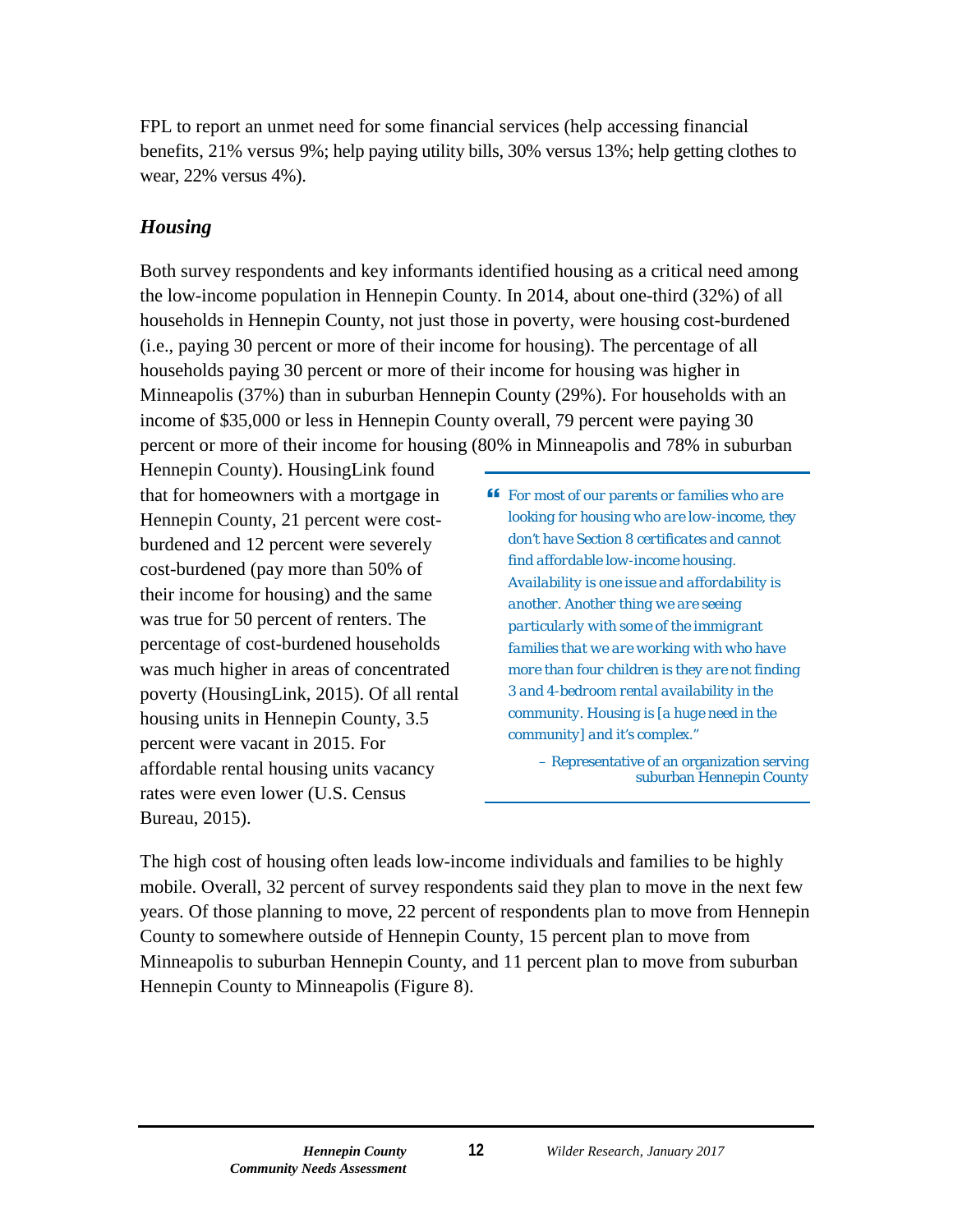#### <span id="page-16-0"></span>**8. If you plan to move in the next few years, where do you intend to move? (N=142)**



Of all respondents planning to move, the greatest proportion are planning to move because the rent or mortgage is too high (Figure 9).

#### <span id="page-16-1"></span>**9. If you plan to move in the next few years, why do you intend to move? (N=164)**



When asked about a series of services related to housing, the greatest proportion of respondents said they need help with home repairs (Figure 10). Of all respondents, 63 percent rent their home. While the greatest proportion of respondents reported currently receiving rental subsidies, one-fourth (26%) of renters said they need rental subsidies, but are not receiving them. Over one-third (37%) of survey respondents, both renters and homeowners, said they pay \$800 or more per month for their home, not including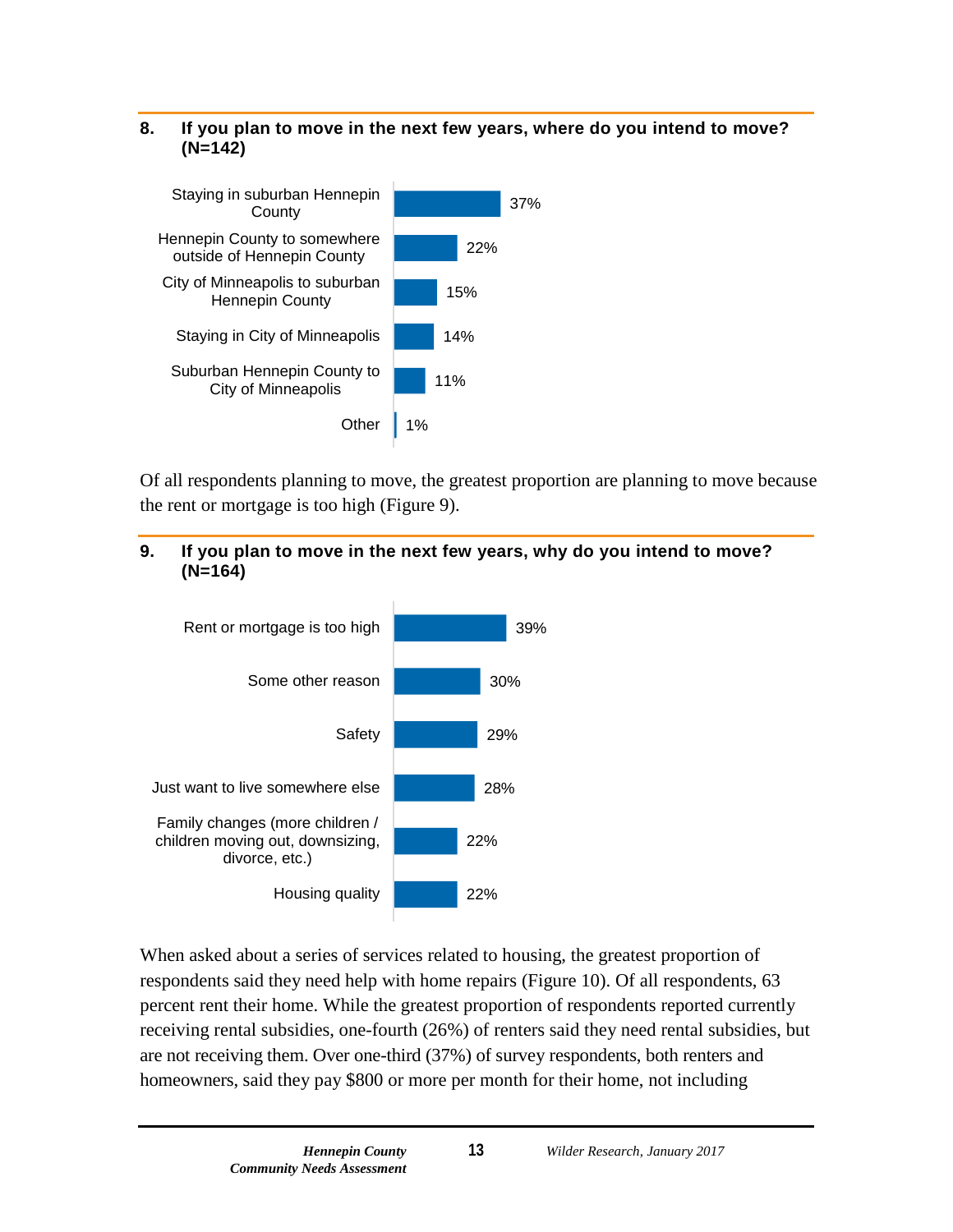utilities. One-third (35%) of respondents reported owning their home. One-fourth (25%) of homeowners said they need help with mortgage payments, but are not receiving it.



#### <span id="page-17-0"></span>**10. Types of housing-related assistance respondents need and receive**

Note. Total percentages may not equal 100% due to rounding. Some data applies to renters only and some applies to homeowners only.

People of color were consistently more likely than white respondents to report an unmet need for housing services (rental subsidies, 30% versus 11%; help preparing for homeownership, 25% versus 6%; education about tenants' and landlords rights and responsibilities, 21% versus 9%).

### *Transportation*

For both survey respondents and key informants transportation is among the top five needs for the low-income population in Hennepin County. Some key informants noted that transportation is particularly

 *I've always considered the Metro region as resource rich, but I think we're poor in terms of coordinating transportation."*

> – Representative of an organization serving all of Hennepin County

challenging for residents in the suburban areas of Hennepin County due to limited access to public transportation. Over one-quarter of survey respondents reported that access to transportation is a problem for their household and over one-third reported that access to affordable car insurance is a problem for their household (Figure 11).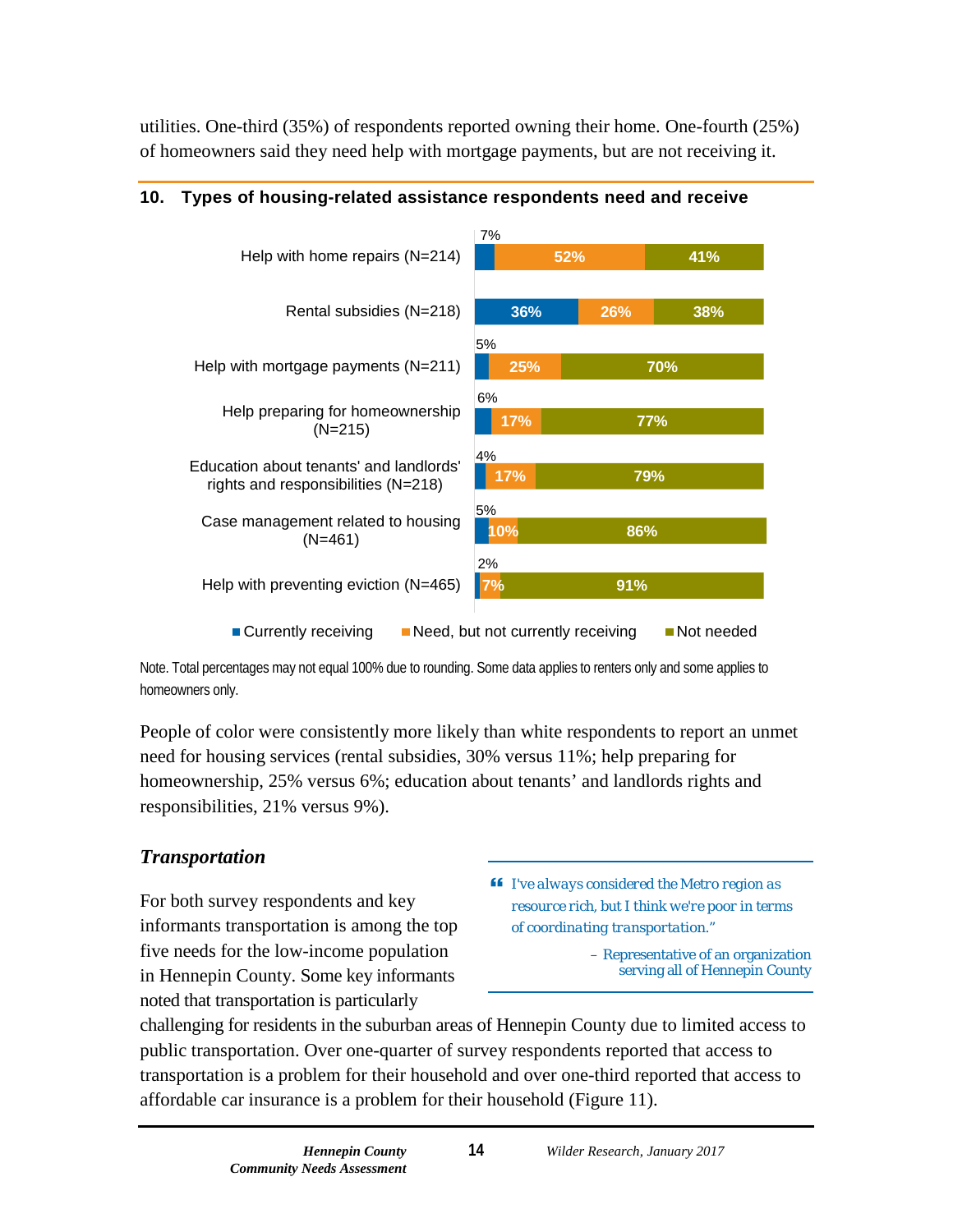#### <span id="page-18-0"></span>**11. Percentage of respondents who said transportation and affordable car insurance is a problem for their household**



Note. Total percentages may not equal 100% due to rounding.

Nearly one-quarter of respondents need help getting low-interest car loans and nearly one-third need car repair services (Figure 12).

<span id="page-18-1"></span>

Note. Total percentages may not equal 100% due to rounding.

People of color were consistently more likely than white respondents were to report an unmet need for transportation related services (help getting low-interest car loans, 34% versus 18%; car repair services, 39% versus 25%). Additionally, respondents living with children were consistently more likely than respondents without children to report an unmet need for transportation related services (help getting low-interest car loans, 35% versus 20%; car repair services, 42% versus 25%)

## *Physical health, mental health, and health care access*

Survey respondents identified health and health care as a top need for their household; however, it was not included as one of the themes from the key informant interviews. According to *Metro Shape 2014*, among adult (age 25+) residents of Hennepin County, residents below 200 percent FPL were more likely than residents at or above 200 percent FPL to say that their health, in general, was fair or poor and to have experienced 8 or more days (in the prior 30) when their physical health was not good. They were also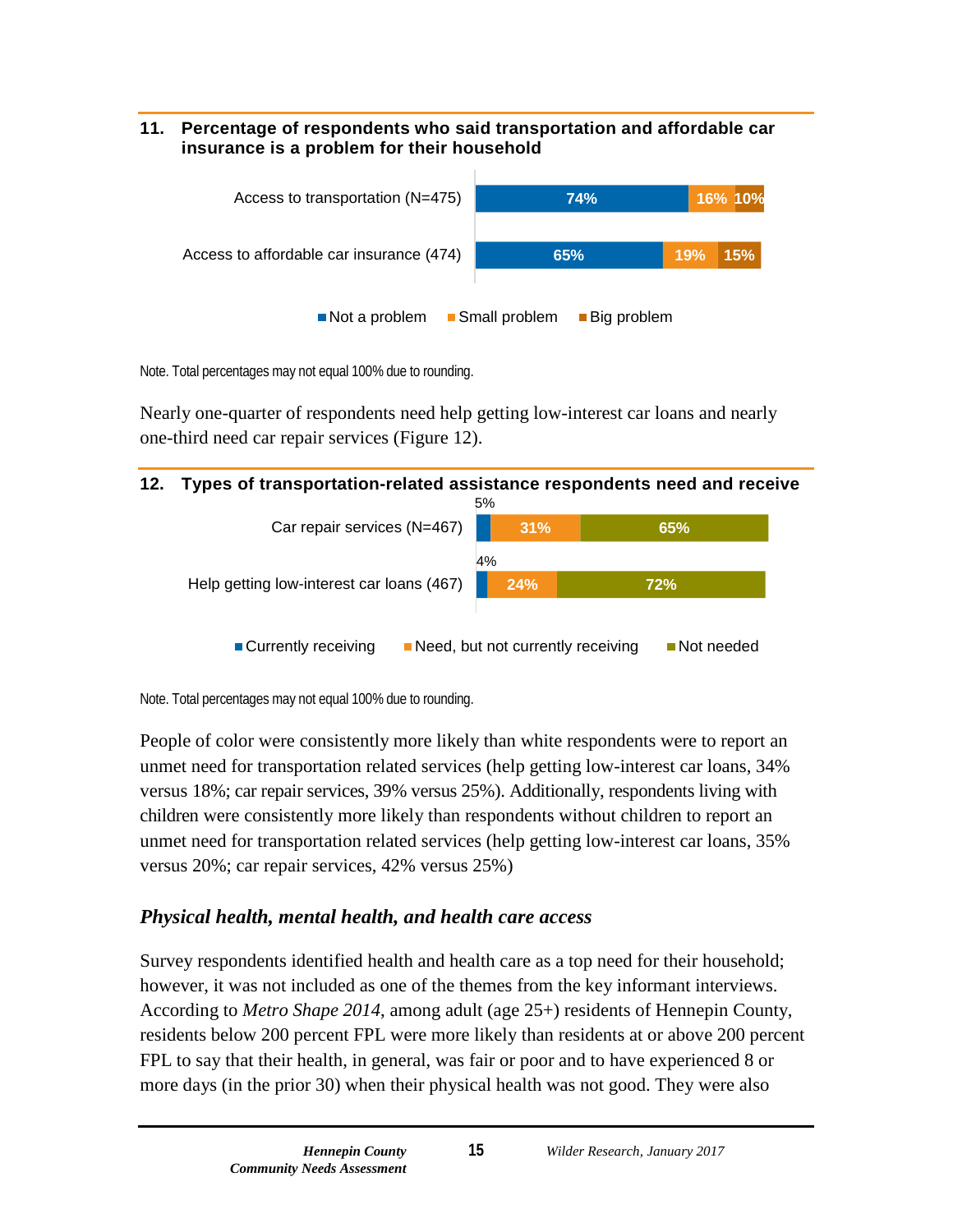more likely to have been told they have hypertension (high blood pressure), diabetes, heart attack, angina, stroke, asthma, and obesity, and were more likely to have difficulty getting, keeping, or working at a job or business because of an impairment or health problem (Hennepin County Public Health Department, 2016).

Residents below 200 percent FPL were more likely than residents at or above 200 percent FPL to report: experiencing 8 or more days (in the prior 30), when their mental health was not good; seeing a mental health professional in the past 12 months; and wanting to talk with or seek help from a health professional about stress, depression, a problem with emotions, excessive worrying, or troubling thoughts in the past 12 months (Hennepin County Public Health Department, 2016).

Of the population in poverty in Hennepin County, 13 percent do not have health insurance, twice the rate without health insurance in the total Hennepin County population. The percentage of uninsured residents is similar in Minneapolis and suburban Hennepin County. Note that for this indicator, poverty is measured as under 138 percent of the poverty level (U.S. Census Bureau, 2014).

While the majority (87%) of survey respondents reported that everyone in their household has health insurance, 7 percent said that only some have health insurance, and 6 percent said no one in their household has health insurance. Respondents who speak a language other than English at home (26%) were more likely than respondents who speak English (11%) to report that no one or only some people in their household have health insurance. When asked about health concerns, the greatest proportion of respondents said access to a dentist is a problem for their household. One-fourth of respondents said access to health care is a problem for their household and one-fifth said access to mental health care is a problem for their household (Figure 13).

#### <span id="page-19-0"></span>**13. Percentage of respondents who said access to a dentist, health care, and mental health care is a problem for their household**

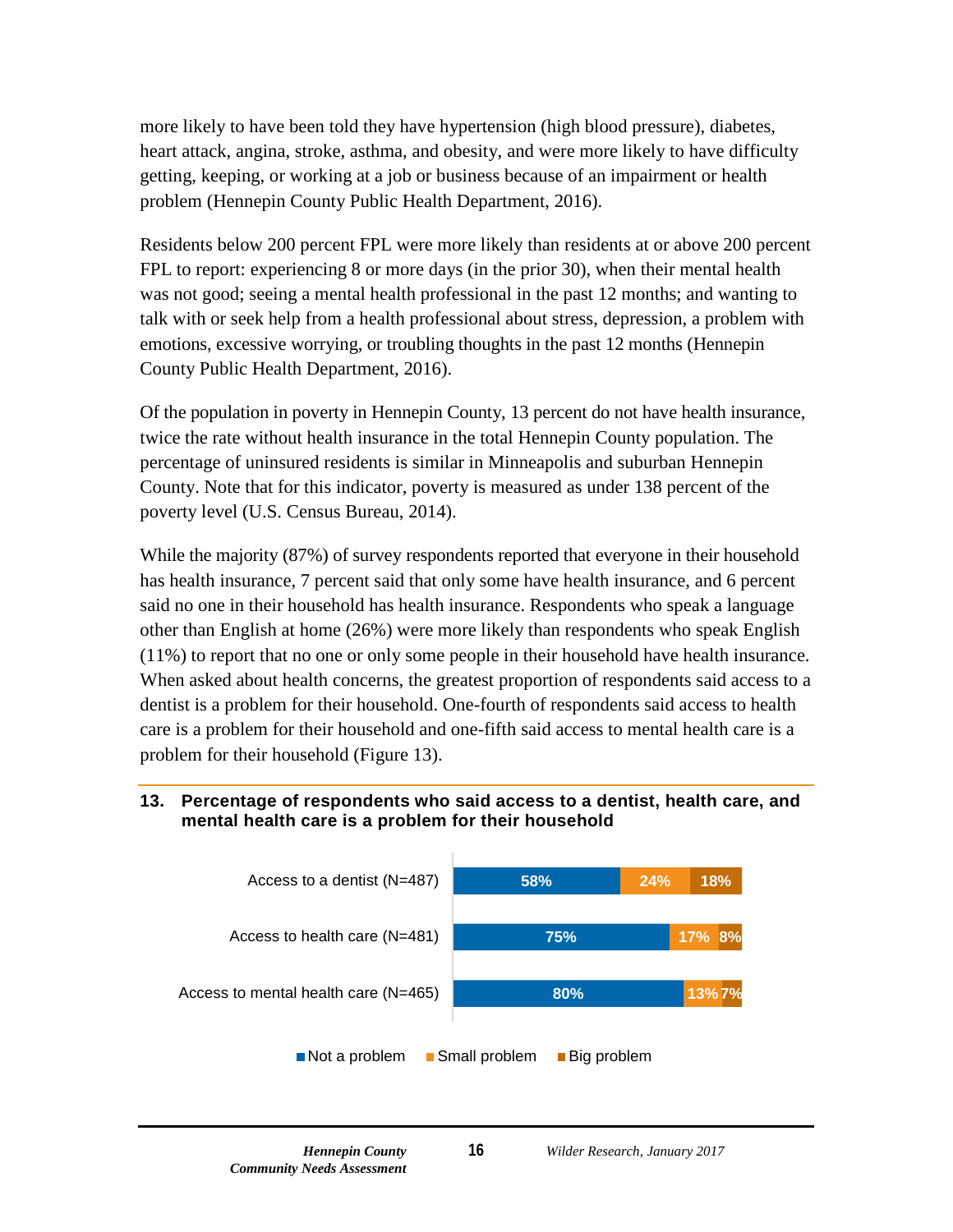Respondents who speak a language other than English at home were more likely than respondents who speak English to report access to a dentist as a problem for their household (49% versus 35%), access to health care (38% versus 23%), and access to mental health care for their household (29% versus 19%). Respondents living below 200 percent FPL were more likely than respondents living above 200 percent FPL to report access to a dentist as a problem for their household (43% versus 22%). Additionally, respondents living in a two-parent household with children were more likely than respondents living in a household without children or as a single parent household with children to report access to mental health as a problem for their household (31% versus 16%).

#### *Food*

Survey respondents and key informants identified access to healthy food as a top need for the low-income population. Key informants talked about the challenges low-income families face in accessing food that is both healthy and affordable. Families may not live

near a grocery store that has nutritious and affordable food, and high demand at food shelves means that sometimes people can only get food they need once a month.

Although distance to a healthy food retailer may play a role in health, a recent study conducted by the Minnesota Federal Reserve and Wilder Research (Rausch and Mattessich, 2016) found that price is the most significant barrier among low- to moderate-income households to healthy food access. Additionally, poor health outcomes are more strongly linked to poverty than to distance to healthy food retail. Although retail access is a necessary factor in healthy food purchases, the study

 *Access to quality and nutritious food [is a big need in the low-income population]. It can be a fairly large portion of an individual's budget. Especially in the urban core, it's harder to get to the more affordable food outlets like Rainbows or Cubs or whatever. It goes back to transportation. One of the bigger challenges, in order to get healthy, nutritious food, it is costly. The folks that we work with don't have the ability to cook from scratch. That can be really expensive. I think folks can find empty calories pretty easily. It just makes all of their challenges a little more difficult if they're not eating well."*

> – Representative of an organization serving all of Hennepin County

found that the addition or expansion of healthy food retail alone is unlikely to increase fruit and vegetable consumption without simultaneous health interventions that target consumers' eating behaviors.

The *Metro SHAPE 2014* survey indicated that, among Hennepin County residents (age 25+) with less than 200 percent FPL, 14 percent often worried that their food would run out before they would have money to buy more during the prior 12 months; 27 percent sometimes worried about this (Hennepin County Public Health Department, 2016).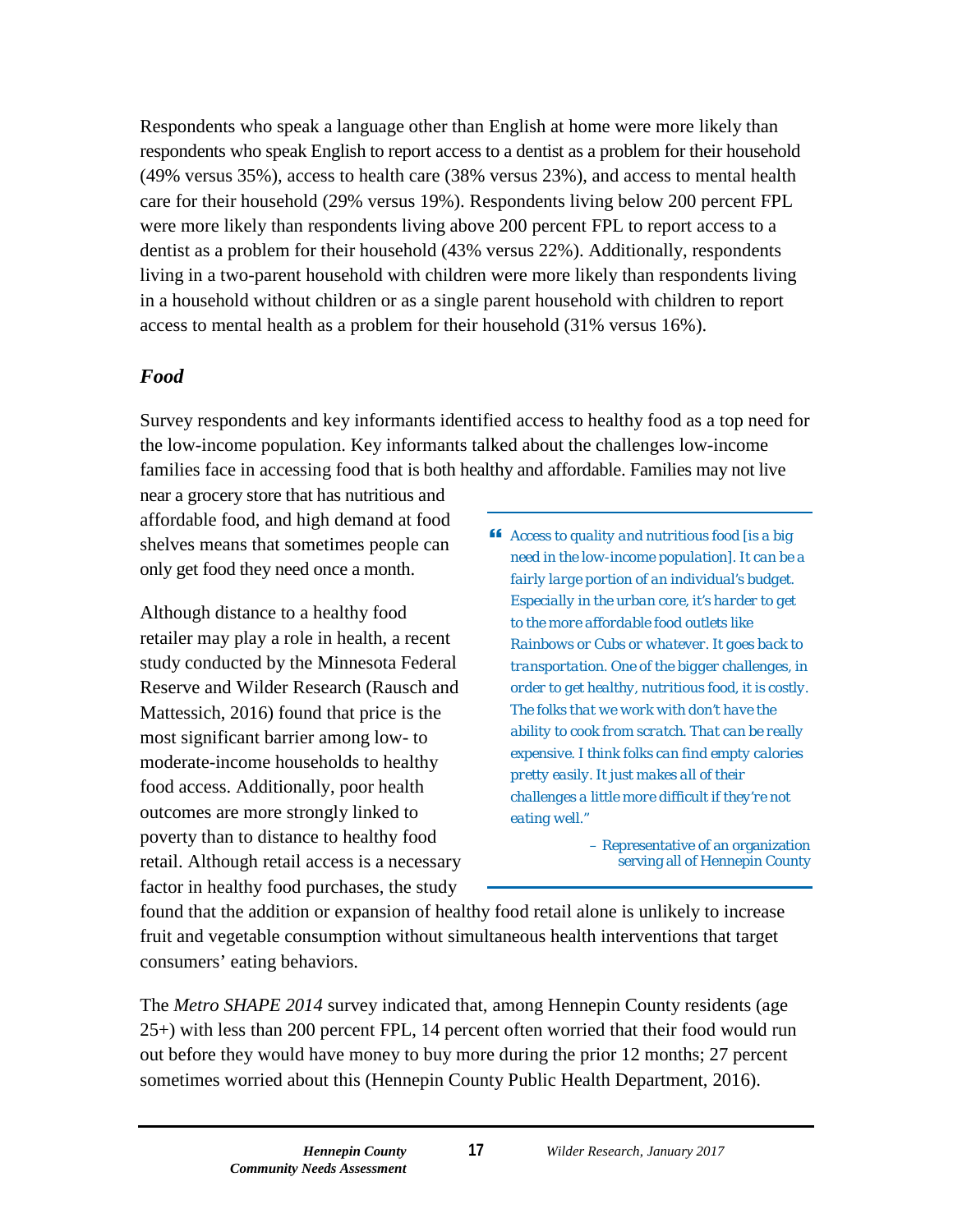Of all survey respondents, 39 percent said access to healthy food is a problem for their household (Figure 14).

#### <span id="page-21-0"></span>**14. Percentage of respondents who said access to healthy food is a problem for their household**



Note. Total percentages may not equal 100% due to rounding.

Access to healthy food was more likely to be reported as a problem for: households of color than white households (46% versus 26%), households with children than households without children (44% versus 29%), and households living at less than 200 percent FPL than households living above 200 percent FPL (42% versus 17%).

### *Employment*

**Seventy-nine percent of residents in poverty age 16+ in Hennepin County are employed.**  Eight percent of those in poverty in Hennepin County are employed full time and year round (6% in Minneapolis and 10% in suburban Hennepin County). A larger percentage of residents in poverty are employed for part of the year or part time (50% in Minneapolis, 40% in suburban Hennepin County, and 46% in Hennepin County overall) (U.S. Census Bureau, 2014).

Of all survey respondents, 35 percent said they are currently employed (14% full time, 21% part time) (Figure 15).

### <span id="page-21-1"></span>**15. Current employment status (N=474)**



Note. Total percentages may not equal 100% due to rounding.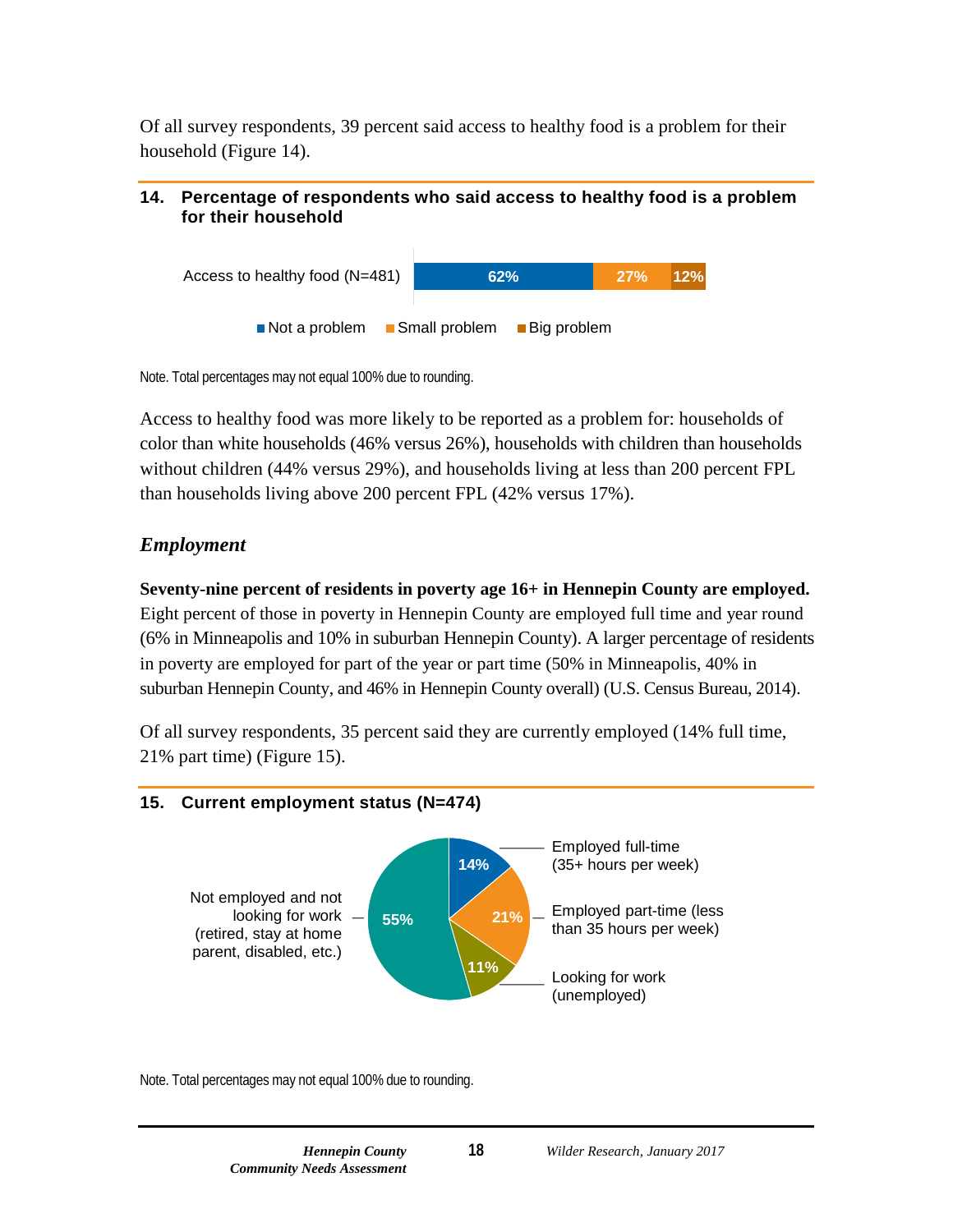There were differences among the respondents who reported that they are not employed and not looking for work. These respondents were more likely to be white respondents, who speak English at home, and do not live with children. Respondents who reported being unemployed were more likely to be people of color, single parents, and living at less than 100 percent FPL. Respondents working part time were more likely to speak a language other than English at home, be a single parent, and have an income of less than 100 percent FPL. Respondents with children were more likely than respondents without children to be working full time.

For vacant full-time jobs in the seven county Twin Cities metro area, the median wage offered was \$16.20 in 2015 (Minnesota Department of Employment and Economic Development, 2015). This corresponds to annual earnings of \$33,696 (assuming 40 hours per week and 52 weeks of work). An individual with this level of earnings would have to spend more than 30 percent of their income to afford the average rent for a safe, modest two-bedroom apartment in Hennepin County (\$996 per month). For

 *The income is unstable and inadequate for meeting basic needs. It does not include benefits and things that add costs to their lives. They don't get sick pay so they lose hours if they have to stay home for a sick child or if their hours get cut and they are short income that they desperately needed. All of that instability and inadequacy of income for working poor is a problem."*

> – Representative of an organization serving suburban Hennepin County

vacant part-time jobs, the median wage offered was \$11.61. At this wage, an individual would have to work 66 hours per week to make \$39,840 and afford the average rent for a safe, modest two-bedroom apartment in Hennepin County (\$996 per month) (Minnesota Housing Partnership, 2015).

Based on survey findings, although many residents in poverty are employed, a large proportion do not receive employment benefits that contribute to a stable financial situation. Of respondents who said they are employed, 41 percent have an employer that offers health insurance and 39 percent have an employer that offers paid time off.

Respondents who speak English at home were more likely than respondents who speak another language to have an employer that offers health insurance and paid time off (health insurance, 63% versus 48%; paid time off, 64% versus 46%). According to the Minneapolis Health Department (2015), about 41 percent of employed Minneapolis residents are estimated to lack access to paid sick leave. Minneapolis residents who work part time are far less likely than full-time workers to have access to paid sick leave (26% versus 71%). Across racial/ethnic groups, Hispanics are least likely to have paid sick leave (Minneapolis Health Department, 2015).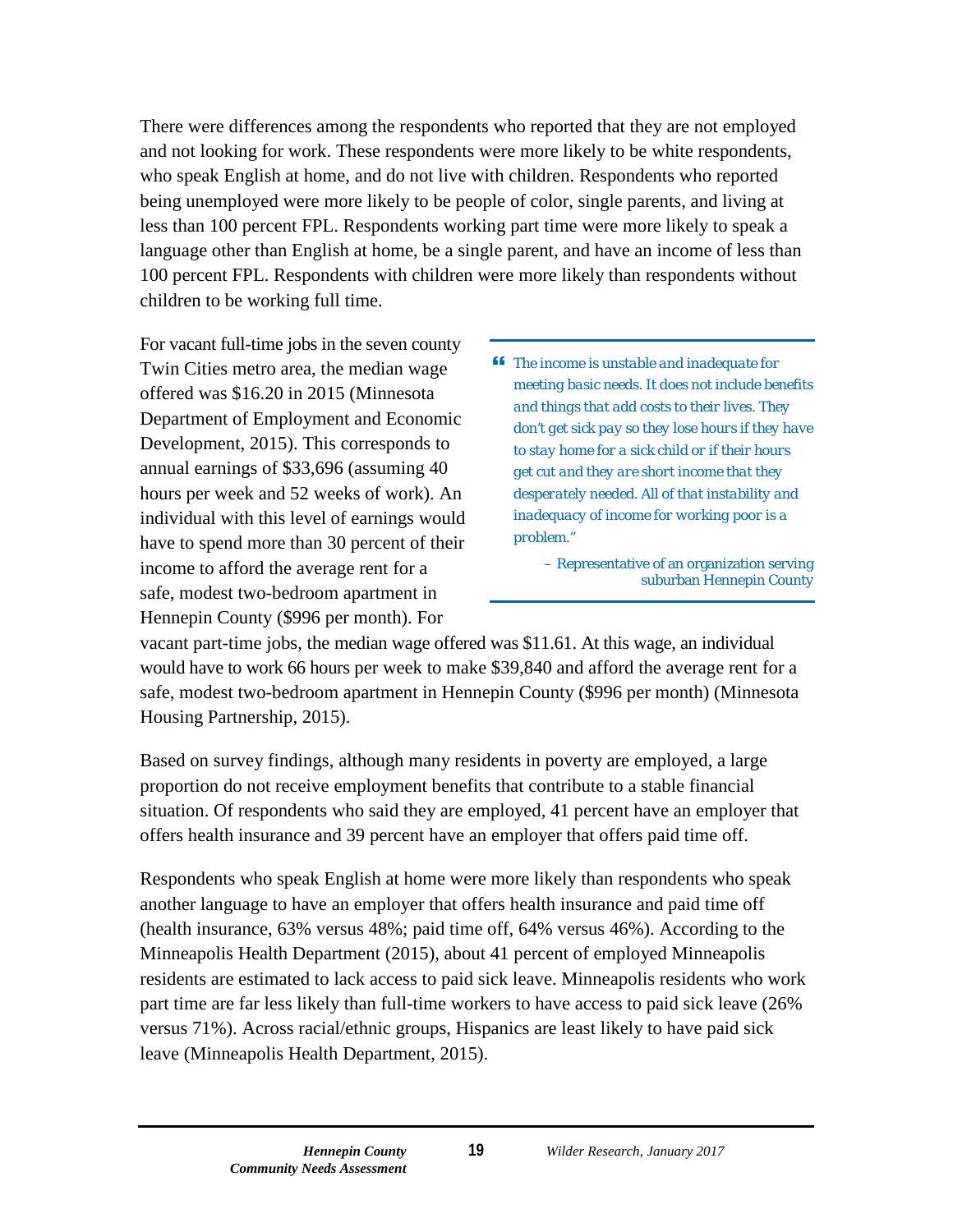## <span id="page-23-0"></span>**Landscape of service providers in Hennepin County and partnerships with CAP-HC**

Wilder Research conducted a field scan of organizations serving the low-income population in Hennepin County. Local government, school districts, and libraries were included in the scan. In total, 498 organizations were identified. Of the organizations identified, 267 were categorized as nonprofits. Of the nonprofits, the largest number provide services related to housing, employment, youth, and mental health. The smallest number of organizations provide services related to utilities, basic needs, transportation, and referral and emergency services. CAP-HC has a relationship with 48 of the nonprofit organizations and 45 of the government agencies identified. Most of these relationships fall into three categories, 1) the organization is a funder, 2) CAP-HC provides on-site services, or 3) the organization works collaboratively with CAP-HC on something service related. Wilder Research conducted key informant interviews with representatives from 30 of 49 organizations CAP-HC identified to invite for an interview.

## <span id="page-23-1"></span>**Challenges faced by service providers**

According to findings from the key informant interviews, organizations face several

challenges to meeting the needs of the lowincome population in Hennepin County. A key challenge identified by key informants was limited access to funding and resources. Many respondents talked about the consistent challenge of not having adequate resources or capacity to meet the needs of the communities they serve. It was noted that social service organizations are often competing for the

 *Usually [what organizations need most is] money to staff up, money to innovate, money to build capacity to address these issues more effectively. It's about working and leveraging community resources more effectively. That takes time, innovation, and staff to build that kind of capacity."*

> – Representative of an organization serving suburban Hennepin County

same grants or government funding streams to fund their work.

Another challenge key informants identified is the ability of social service organizations to effectively collaborate. Finding ways to work together to avoid duplicating services and

to maximize the impact of services can be difficult. Most organizations have an area of expertise and find themselves "siloed" and lacking sufficient knowledge about what other organizations in their area provide for the population they serve. Respondents recognized changing needs due to an imminent demographic shift in

 *I think a challenge that we all face is that we all need to work together in greater partnership so that we're not delivering these services piecemeal."*

> – Representative of an organization serving all of Hennepin County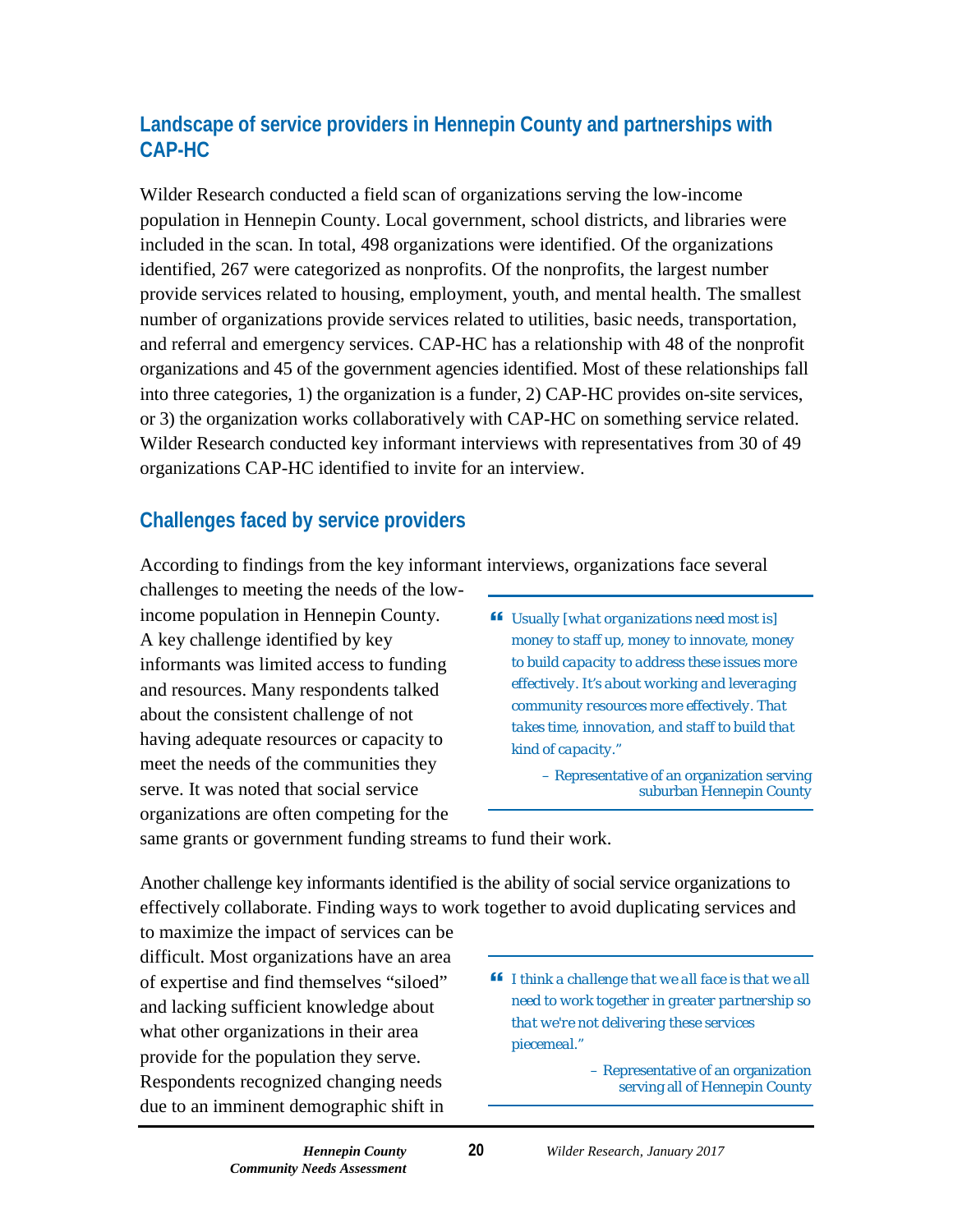the low-income population (and the population overall) as the baby boomer generation ages. The change will require agencies and organizations to ensure their programs and services are addressing the shifting needs of the aging segment of the low-income community as that population increases.

Organizations are also challenged to meet the needs of an increasingly diverse population. For people who are low-income and do not speak English or have limited English proficiency it can be challenging to communicate their needs and to understand what services are available to them. Low literacy also makes it difficult for people to navigate social service systems and, in some communities, a large portion of the elderly population do not read or write in English or their first language. Shifting demographics may increase the demand for services in multiple languages, the need for increased ethnic, racial, and language diversity among staff in social

- *Language barriers are there. Figuring out how to navigate school systems when you don't understand the language, or navigate a community or workforce when language is a barrier is certainly [a barrier].* 
	- Representative of an organization serving suburban Hennepin County
- *Many times when they [large institutions] address the issues, it doesn't fit us [my cultural community]. We talk about so many things at the Capitol, but these things are not related to us, related to what we need. Because we don't have anybody to speak on behalf of us, so we have to "go as the crowd goes."*

– Representative of an organization serving all of Hennepin County

services, and may require agencies and organizations to look critically at the services being provided to make sure they are culturally relevant and meet the needs of people from a wide variety of cultures and backgrounds.

Interview respondents provided CAP-HC with some suggestions for their expansion to serve Minneapolis residents. Responses express that the most effective way to understand the needs of a community is to engage that community in dialogue and to build rapport and trust among individuals. Some respondents talked about partnering with organizations that serve the community already, working at a grassroots level, and respecting community members as having knowledge about what their needs are and what the solutions may be to meeting those needs.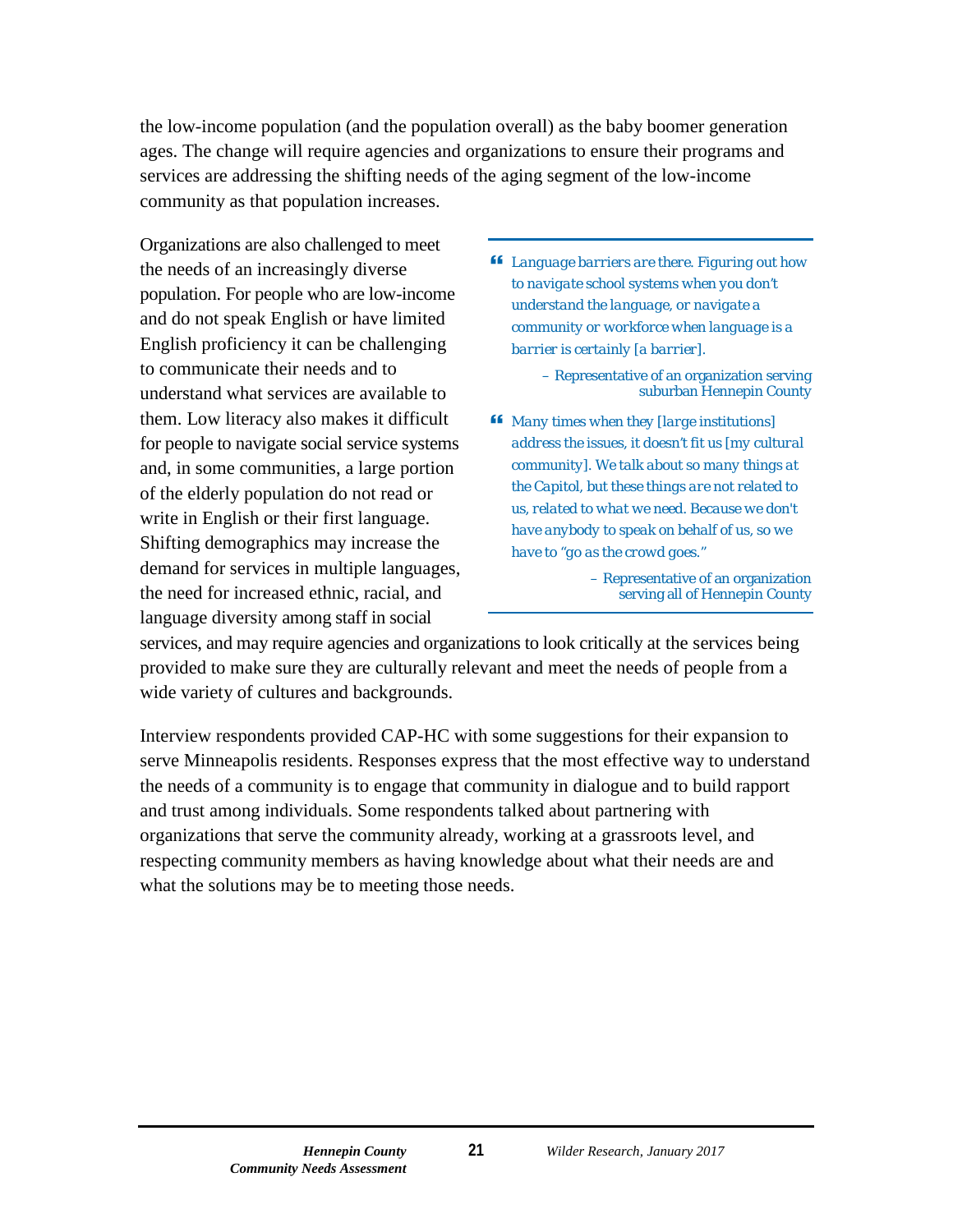## <span id="page-25-0"></span>**Effectiveness of organizations in Hennepin County**

The vast majority of interview respondents rated organizations and agencies serving low-income people in Hennepin County at a 3 on a scale of 1-5 in terms of effectiveness. This collective rating implies that there is room for improvement for how services could more effectively meet the needs of the low-income population. Some respondents said that there are a lot of crisis services available in Hennepin

 *I think over the years we've learned, you get these organizations to pull a small focus group together for some purpose or reason and then you have an outsider come in and they'll sit and have their questions interpreted and then they leave. It's like the people of the community, "Okay, so what's in it for us? We're just taking the time and giving you information. What ultimately are we going to get out of this?"*

> – Representative of an organization serving all of Hennepin County

County, but that organizations struggle to address the root causes of poverty. This finding differs from results from the field scan which showed that the most common services provided by nonprofit organizations in Hennepin County are related to housing and employment.

## *Things organizations are doing well*

Although many respondents described collaborating and partnering with other organizations as a challenge, several respondents felt it was also something that organizations are doing well. Some benefits to collaborating include the development of service hubs, where people can get the resources they need more easily, and the sharing of best practices.

## *Services or programs needed to meet needs of low-income residents*

Respondents were asked what services and programs are needed to better serve the lowincome population in Hennepin County. Key themes that arose mirror the top needs described by key informant: **housing, employment, and transportation services**. Other responses varied greatly across interviews.

## *Subgroups currently underserved*

Immigrants and refugee families face extraordinary challenges to navigating the social service system in Hennepin County due to a limited understanding of how it operates and, for those who are undocumented immigrants, fear of being deported. Immigrants and refugees, in particular English language learners and undocumented immigrants, were most frequently mentioned by respondents as subgroups that are underserved by existing programs and services. Other subgroups that were mentioned as underserved by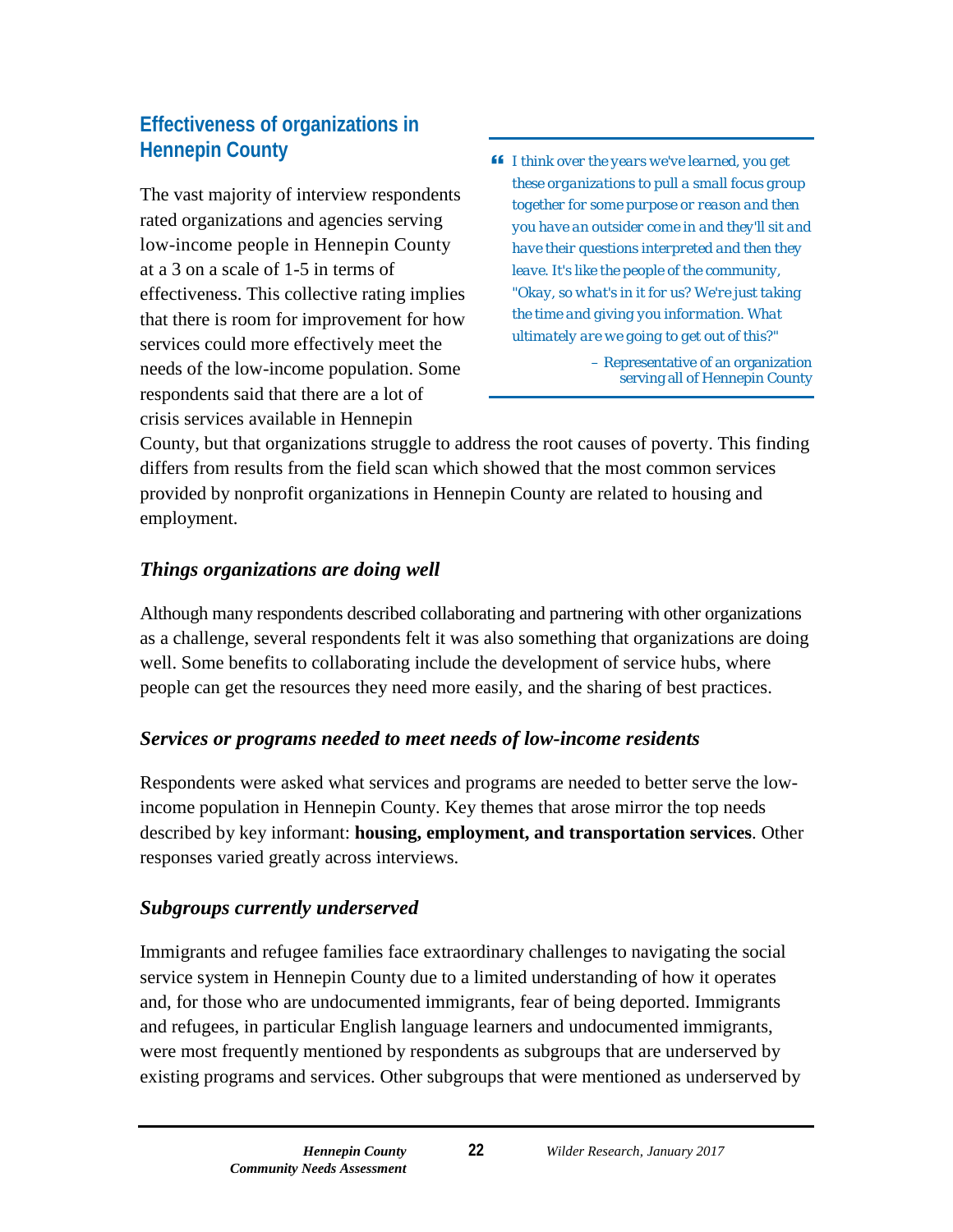one or more respondents included seniors, homeless youth, GLBT youth, African American and American Indian communities, and people with disabilities.

### <span id="page-26-0"></span>**Partnerships**

<span id="page-26-1"></span>Of respondents who had a previous organizational partnership with CAP-HC (14 respondents), the majority gave their partnership with CAP-HC a rating of 4 or 5 on a scale of 1-5 in terms of effectiveness of the partnership, with 5 being "very effective." Every respondent that has a current or had a past partnership with CAP-HC said that the partnership was helpful to their clients or organization. Several respondents said that it has been beneficial to know people at CAP-HC because they can call someone directly when they need to get information about a service or program at CAP-HC. Additionally, they prefer knowing who they are sending their clients to instead of directing them to a general number.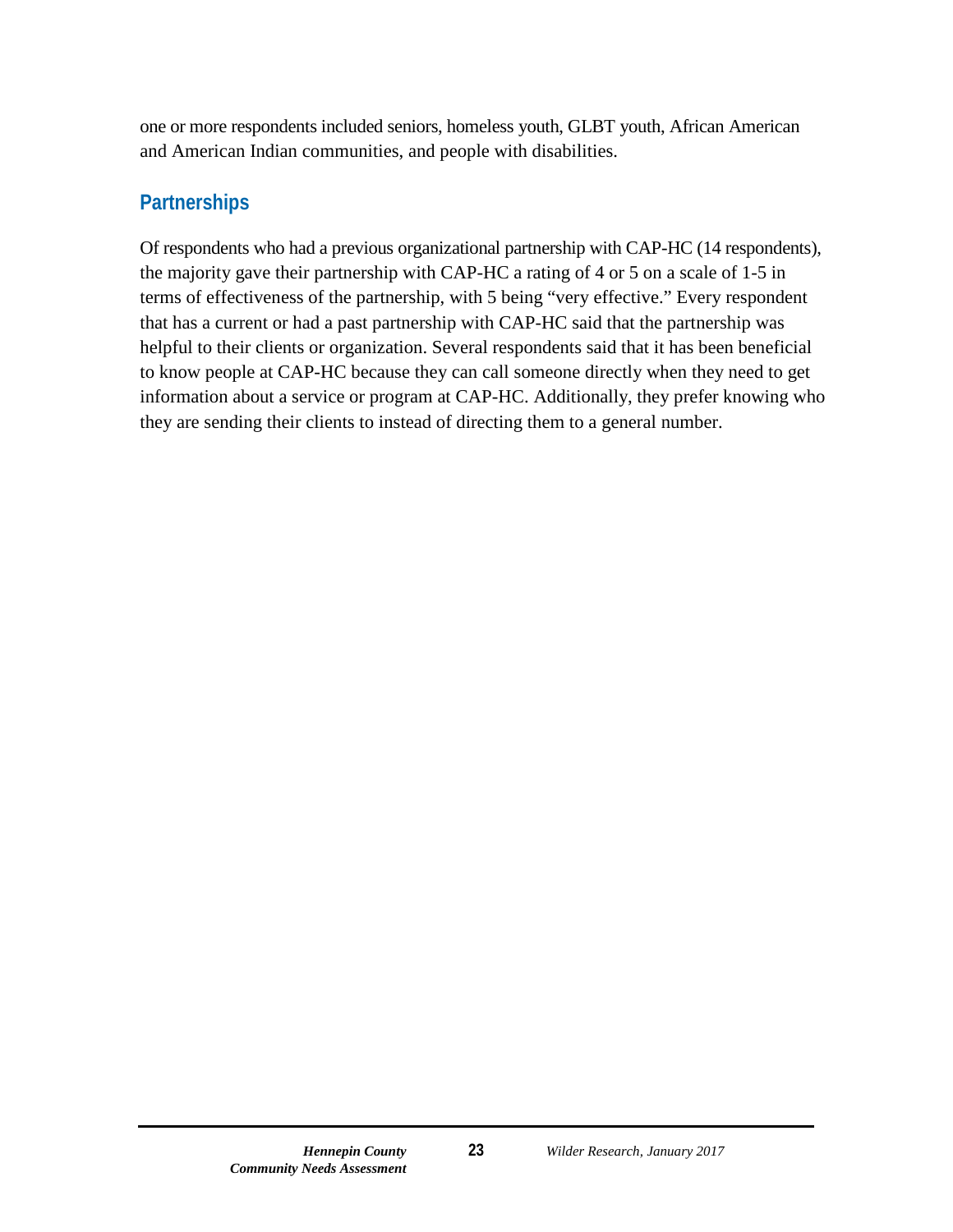## **Client satisfaction with CAP-HC**

The types of CAP-HC services received by survey participants reflects, in part, how CAP-HC participants were randomly chosen from within five program areas to participate in the survey. Services most commonly received by respondents were Energy Assistance (88%); food support, such as SNAP, EBT, and food stamps (46%); and Tax Assistance (21%) (Figure 16).



#### <span id="page-27-0"></span>**16. CAP-HC services received by survey participants**

Note. Total percentages may not equal 100% due to rounding.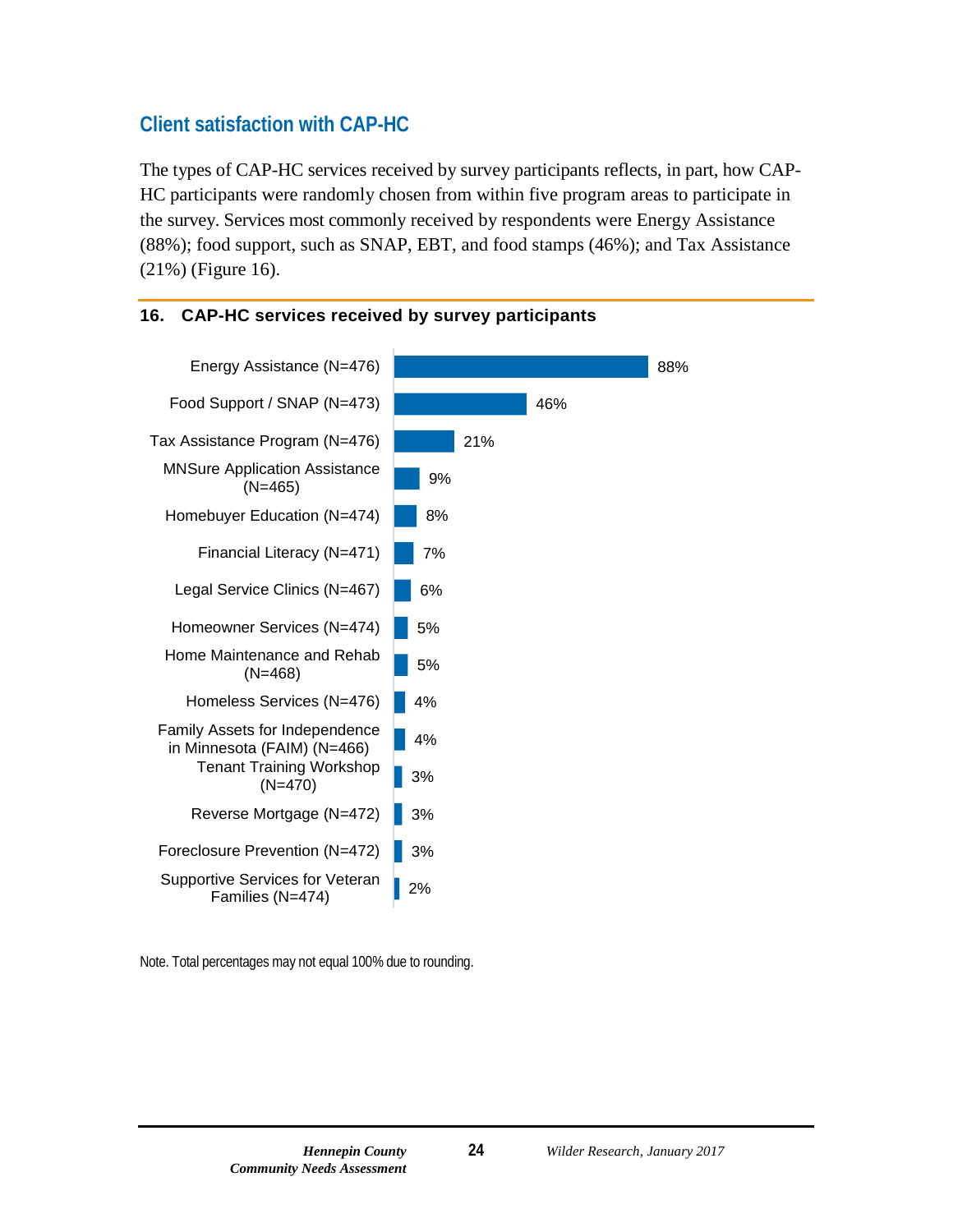Overall, participants were satisfied with the services provided by CAP-HC. It should be noted that only 3 percent of respondents (21 respondents) participated in the Foreclosure Prevention and Reverse Mortgage programs. Satisfaction data is not reported for every program because there were less than 20 respondents who reported having received some service types (Figure 17).



#### <span id="page-28-0"></span>**17. Level of satisfaction with services**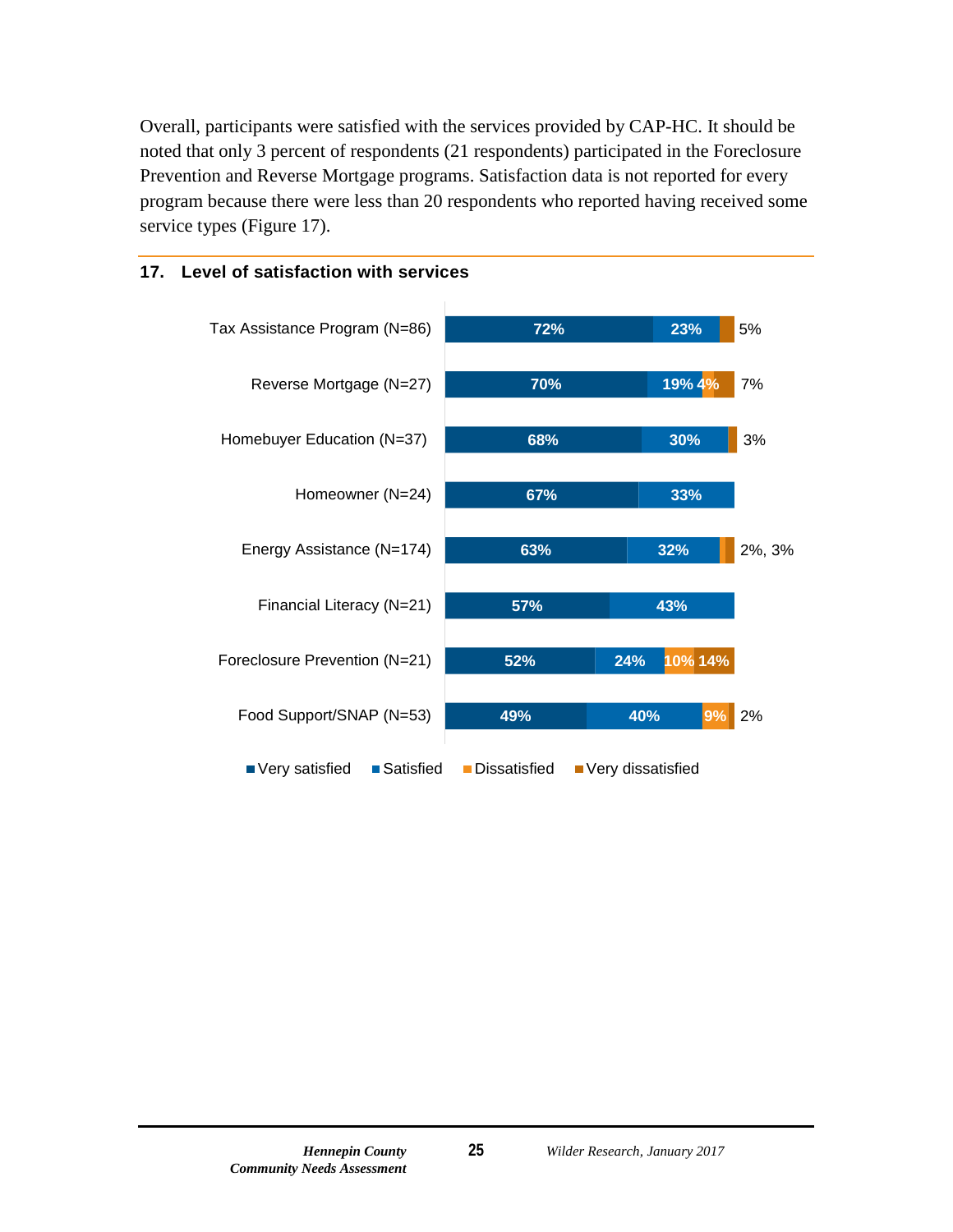## <span id="page-29-0"></span>Moving forward

Based on findings from this community assessment, CAP-HC and Wilder Research have developed ideas for possible steps to build on current work and initiate activities to better meet the needs of the people they serve, not just in suburban Hennepin, but throughout Hennepin County.

- Continue building on current work to increase and improve cultural competency within CAP-HC; hire more staff with diverse ethnic, racial, and cultural backgrounds and increase language capacity.
- Contact community-based groups such as neighborhood associations and service providers in Minneapolis and across Hennepin County to learn about the unique needs and assets of each area.
- Develop an education and outreach initiative targeting immigrants and refugees, but also focusing on the whole community to inform and educate this population about services available.
- *[CAPSH and other agencies] need to think about how they're going to make themselves be perceived, even though they're large and even though they do a lot of work as a government contractor or in partnership with government entities, how are they going to be perceived as accessible and approachable. If I'm a second generation, somebody from East Africa and my command of English is okay, but I need to get my mother to some services because I was just able to get her to this country, where am I going to go and are these folks really going to understand what my mother's challenges are so that I can get her some assistance and get myself some assistance as well. I think that's probably going to be the biggest challenge for a nonprofit like CAPSH and others."*

– Representative of an organization serving suburban Hennepin County

- **Provide additional opportunities for CAP-HC and other organizations in Hennepin** County to learn about existing services, identify service gaps, and visit organizations in-person in an effort to build relationships and trust.
- Build on current housing efforts, such as the Suburban Housing Coalition and focus on addressing systemic issues around housing availability.
- **Explore innovative options to provide transportation services that are sustainable and** affordable, particularly for residents in suburban Hennepin County.
- Develop and utilize resources for community organizing around anti-poverty measures, such as access to housing, structural inequality, food justice, and living wage.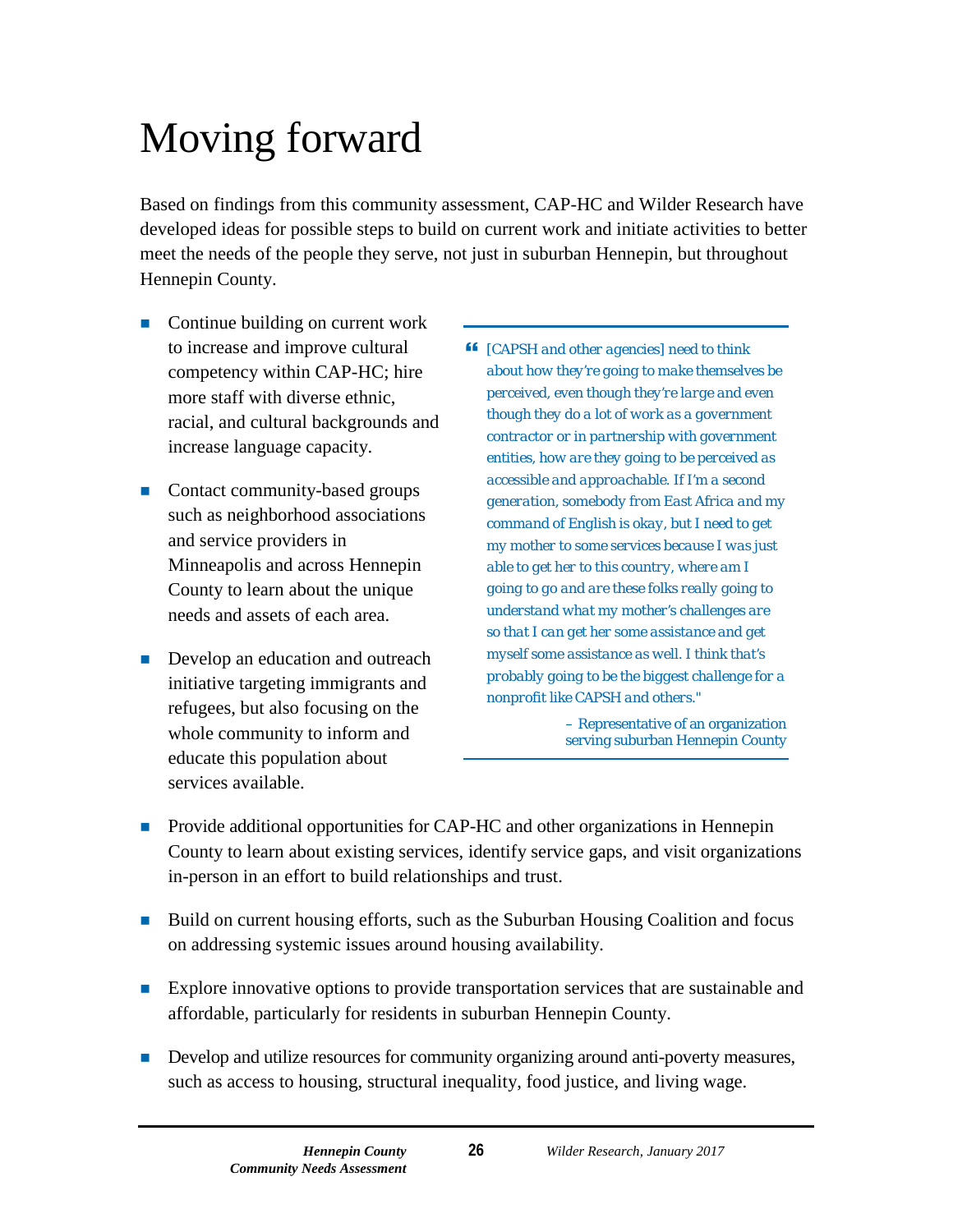- Continue to expand financial assistance services and partner with organizations that help low-income families obtain living wage employment.
- **Promote, publicize, utilize new media, and participate in hyper-local outreach to** educate communities about services.